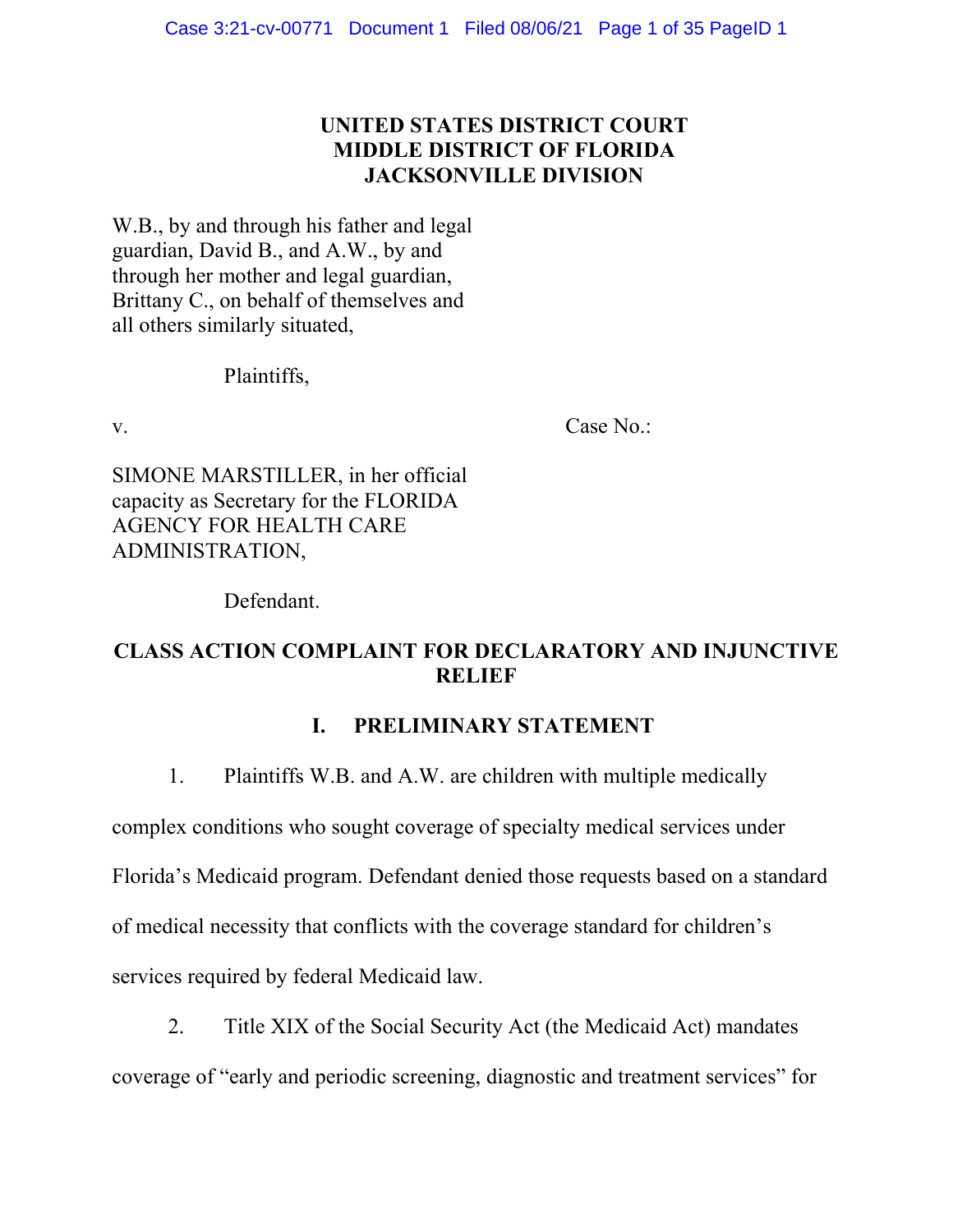Medicaid-enrolled children (EPSDT). 42 U.S.C. §§ 1396a(a)(10)(A),

1396d(a)(4)(B). Under EPSDT, states must provide all Medicaid-covered services necessary to "correct or ameliorate" physical or mental conditions of Medicaid beneficiaries under age 21. *Id.; id.* § 1396d(r)(5)

3. Defendant's coverage standard, which is set forth in Fla. Admin. Code R. 59G-1.010, is more restrictive than what is allowed for under EPSDT. Application of this standard has resulted in improper denial of Medicaid-covered services that W.B. and A.W. need to correct and ameliorate their medical conditions.

4. W.B. and A.W. bring this class action against Defendant, Simone Marstiller, in her official capacity as the Secretary of the Florida Agency for Health Care Administration (AHCA or the Agency) to enforce their right to have the correct standard for Medicaid coverage apply to them and to all Medicaid beneficiaries under age 21.

## **II. JURISDICTION**

5. Jurisdiction is conferred on this Court by 28 U.S.C. § 1331, which provides for original jurisdiction over all civil suits involving questions of federal law, and 28 U.S.C. §§ 1343(3) and (4), which grant this Court original jurisdiction in all actions authorized by 42 U.S.C. § 1983 to redress the deprivation under color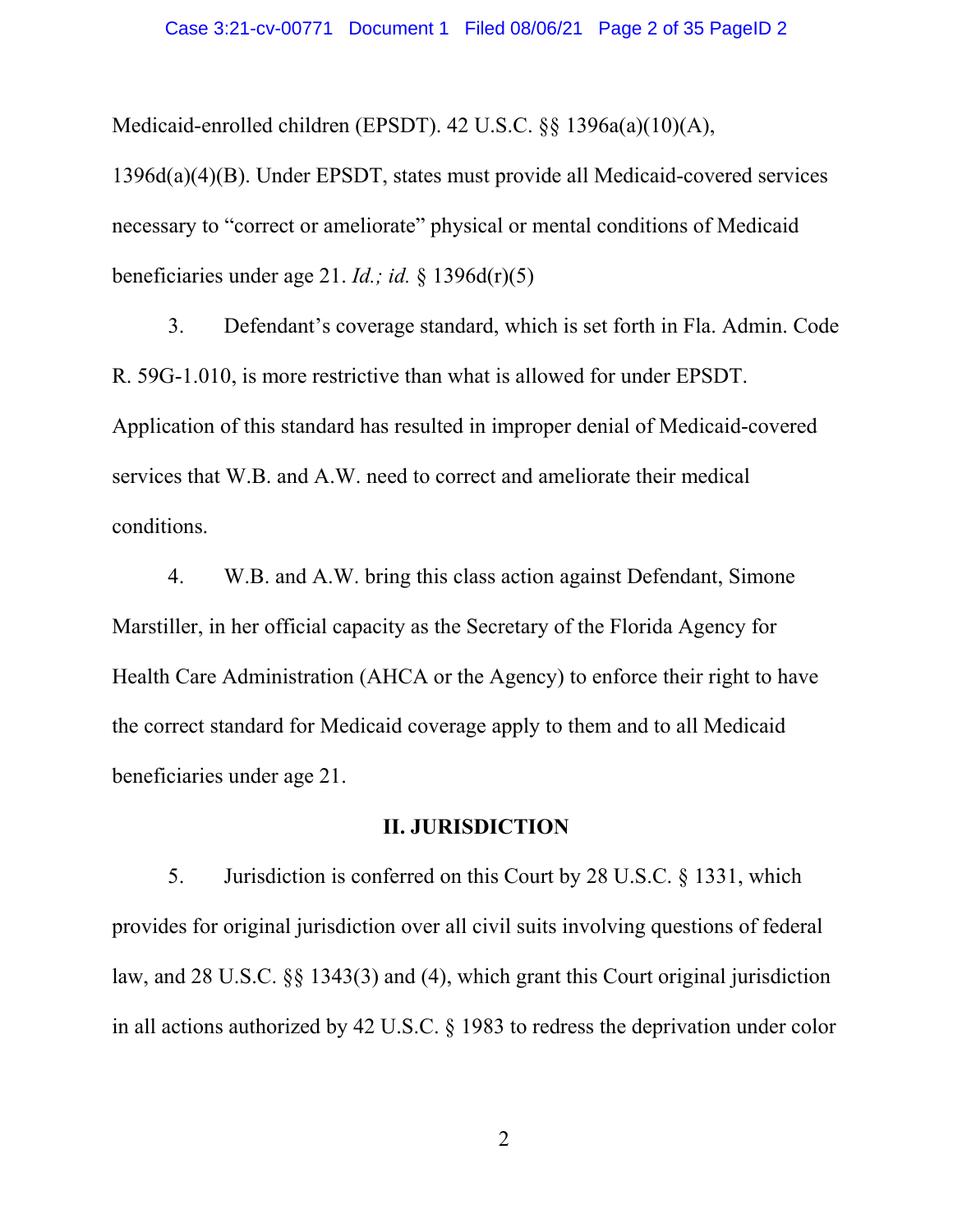of State law of any rights, privileges, or immunities guaranteed by the U.S. Constitution and Acts of Congress.

6. Plaintiffs seek declaratory, injunctive, and other appropriate relief, pursuant to 28 U.S.C. §§ 2201 and 2202; Fed. R. Civ. P. 23, 57 and 65; and 42 U.S.C. § 1983.

7. Pursuant to 28 U.S.C. § 1391(b), venue is proper as Plaintiffs W.B. and A.W. reside in the district and a substantial part of the events or omissions giving rise to their claims also occurred in the district.

## **III. PARTIES**

8. Plaintiff, W.B., is a one-year-old boy diagnosed with a rare genetic disorder known as CHARGE syndrome. He is enrolled in Florida's Medicaid program. W.B. resides in St. Augustine, St. Johns County, Florida with, David B., his father and legal guardian.

9. Plaintiff, A.W., is an 11-year-old girl who has significant disabilities. She is enrolled in Florida's Medicaid program. She resides in Jacksonville, Duval County, Florida with Brittany C., her mother and legal guardian.

10. Defendant, Simone Marstiller, is sued in her official capacity as the Secretary of AHCA, which is the single state agency responsible for the administration of Florida's Medicaid program. 42 U.S.C. § 1396a(a)(5); 42 C.F.R. § 431.10; Fla. Stat. § 20.42.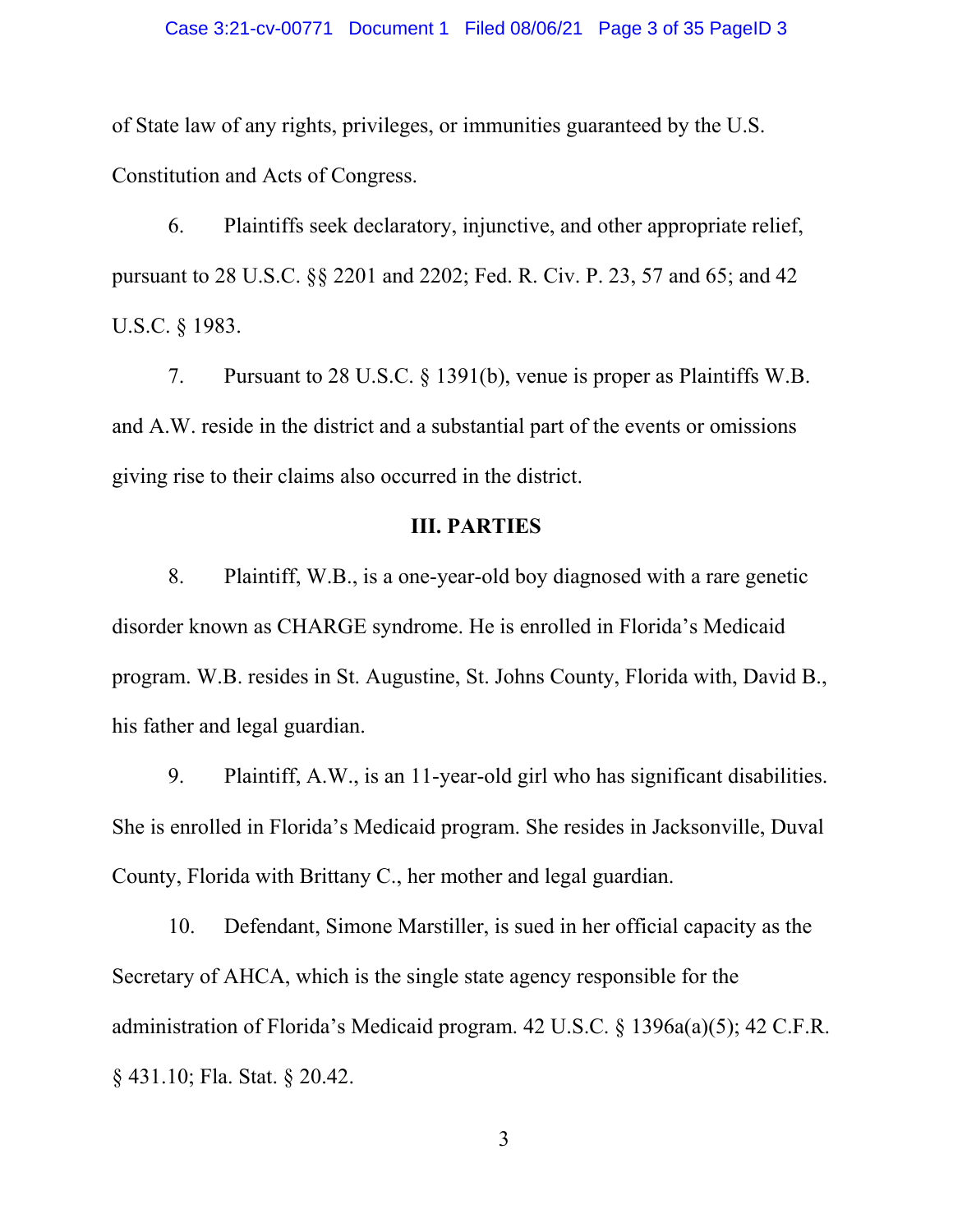11. Secretary Marstiller directs and oversees all department programs, including Florida's Medicaid program. Fla. Stat. §§ 20.42, 409.902(1). Secretary Marstiller is responsible for ensuring that the operation of the Florida Medicaid program complies with the Medicaid Act and its implementing regulations. Secretary Marstiller is based, and her Agency is headquartered in Tallahassee, Leon County, Florida.

## **IV. CLASS ALLEGATIONS**

12. Plaintiffs bring this class action on behalf of themselves and all other individuals similarly situated in the State of Florida pursuant to Rule 23(a) and (b)(2) of the Federal Rules of Civil Procedure.

13. The Plaintiffs bring this case as a statewide class action on behalf of:

All Florida Medicaid beneficiaries under age 21 who have been or will be required to establish their need for Medicaid services under Defendant's standard for medical necessity set forth in Fla. Admin. Code R. 59G-1.010.

14. The requirements of Rule 23(a) and (b)(2) of the Federal Rules of

Civil Procedure are met for the following reasons:

a. The class is so numerous that joinder of all members is impracticable. As of March 31, 2021, there were 2,366,388 children under age 21 enrolled in Florida's Medicaid program and entitled to EPSDT services.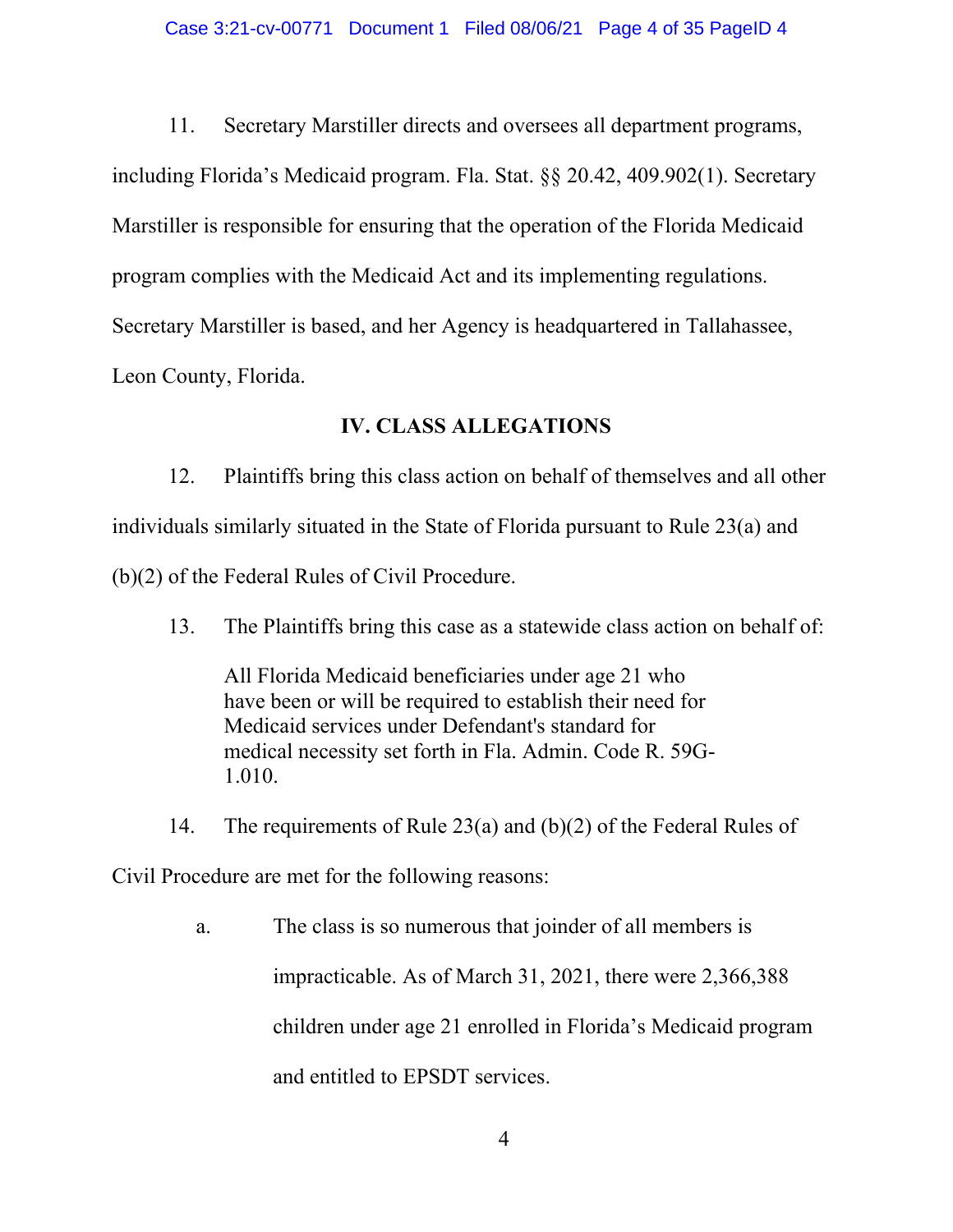- b. The claims of the named Plaintiffs and putative class raise common questions of law and fact. The question of law common to the class is whether Defendant's medical necessity standard is more restrictive than and violates the coverage standard mandated by the EPSDT provisions of the federal Medicaid Act. Common questions of fact include whether the Defendant is applying its adopted standard to Medicaid-enrolled children under age 21, rather than the Medicaid Act's broader standard requiring coverage of services that "correct or ameliorate" illnesses or conditions.
- c. The claims of the Plaintiffs are typical of the claims of the class in that the individual Plaintiffs and members of the class are all under 21 years old and are required to establish eligibility for Medicaid services pursuant to Fla. Admin. Code R. 59G-1.010.
- d. The representative Plaintiffs will fairly and adequately protect the rights of the class because they suffer from the same deprivation as the other class members and have been denied the same federal right that they seek to enforce on behalf of those other class members.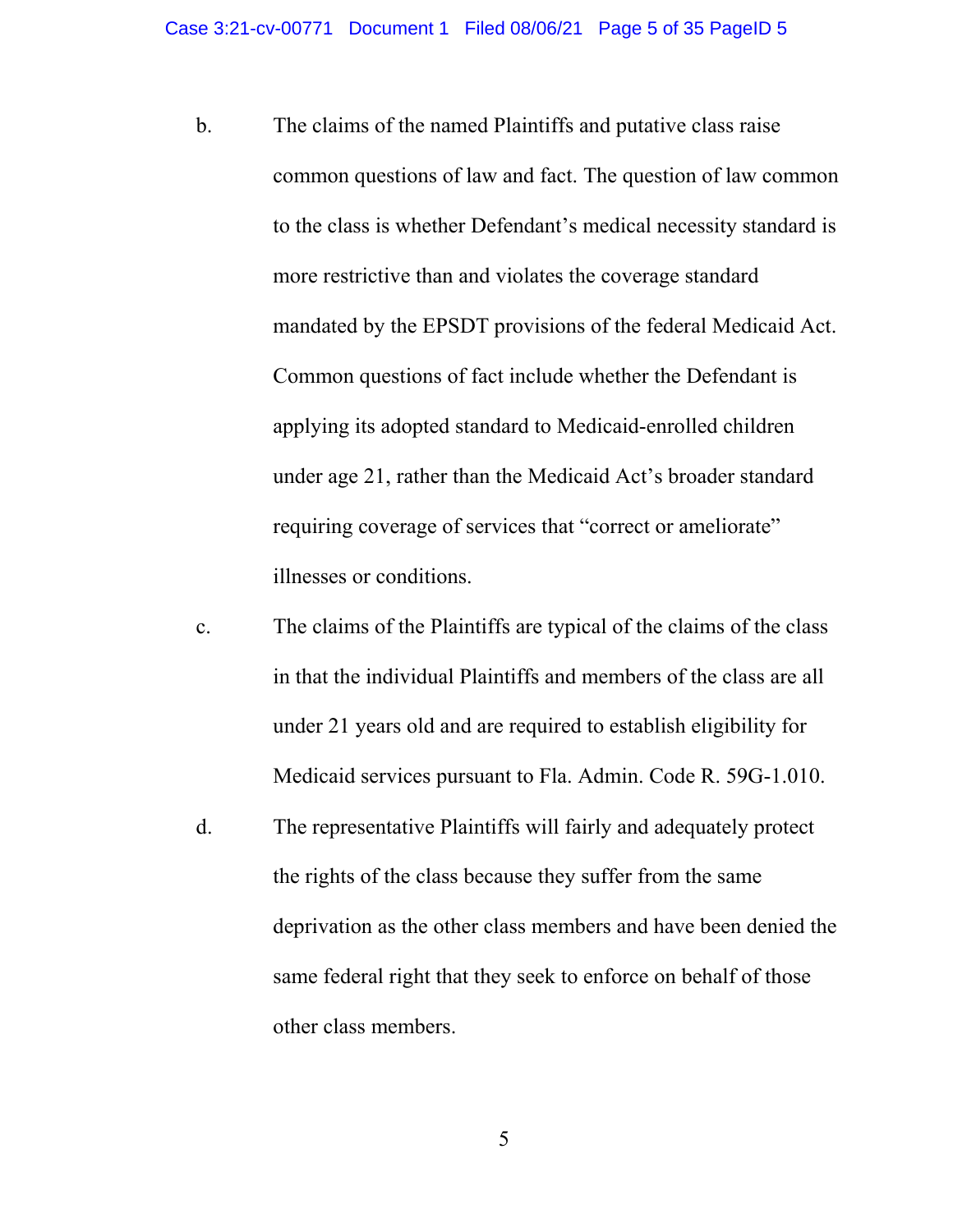- e. The Plaintiffs' interests in obtaining injunctive relief for the violations of their rights and privileges are consistent with and not antagonistic to those of any person within the class.
- f. The interests of the class will be adequately protected as Plaintiffs are represented by attorneys with experience in Medicaid class action litigation.

15. Defendant has acted on grounds generally applicable to the class by violating provisions of the federal Medicaid Act thereby making it appropriate for declaratory and injunctive relief on behalf of the class under Rule 23(b)(2) of the Federal Rules of Civil Procedure.

# **V. LEGAL FRAMEWORK AND FACTUAL ALLEGATIONS COMMON TO THE CLASS**

## **A. Medicaid Framework**

16. The Medicaid Act, Title XIX of the Social Security Act, 42 U.S.C. §§ 1396-1396w-5, establishes a medical assistance program cooperatively funded by the federal and state governments.

17. Medicaid is designed to "enabl[e] each State, as far as practicable...to furnish (1) medical assistance on behalf of families with dependent children and of aged, blind, or disabled individuals, whose income and resources are insufficient to meet the costs of necessary medical services, and (2) rehabilitation and other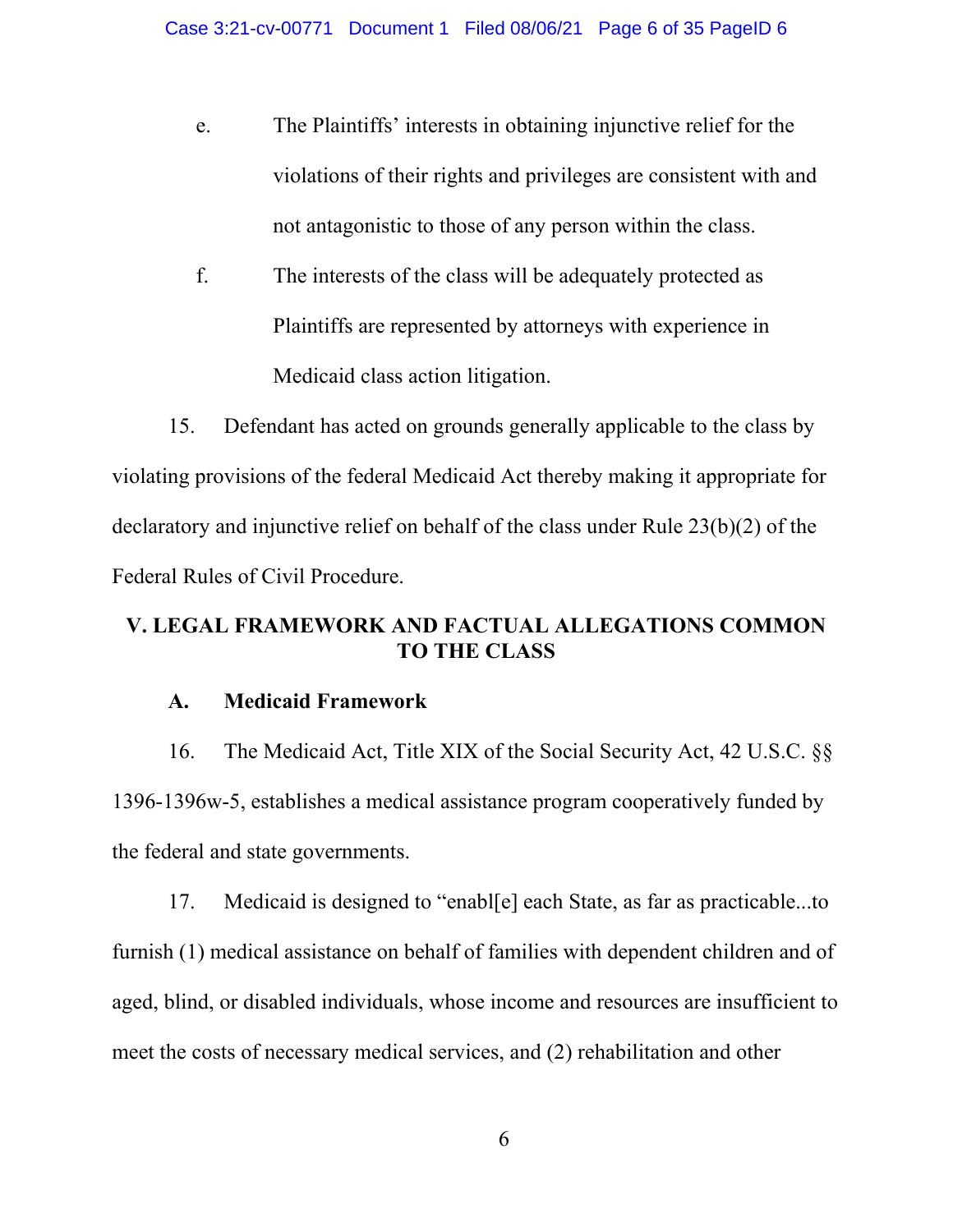#### Case 3:21-cv-00771 Document 1 Filed 08/06/21 Page 7 of 35 PageID 7

services to help such families and individuals attain or retain capability for independence and self-care...." 42 U.S.C. § 1396-1.

18. States are required to administer Medicaid in "the best interests of recipients." 42 U.S.C. § 1396a(a)(19).

19. The Centers for Medicare & Medicaid Services (CMS) of the United States' Department of Health and Human Services administers Medicaid at the federal level. CMS's rules and regulations are set forth in 42 C.F.R. §§ 430.0- 456.725 and in the CMS State Medicaid Manual.

20. A state's participation in Medicaid is voluntary. Once a state elects to participate, it must adhere to the requirements established by the United States Constitution, the Medicaid Act, and the rules promulgated by CMS. 42 U.S.C. § 1396-1; 42 C.F.R. § 430.12.

21. Under federal Medicaid regulations, states participating in the Medicaid program:

> must provide that the State will pay for services furnished in another State to the same extent that it would pay for services furnished within its boundaries if the services are furnished to a beneficiary who is a resident of the State, and any of the following conditions is met…[t]he State determines, on the basis of medical advice, that the needed medical services, or necessary supplementary resources, are more readily available in the other State….

42 C.F.R. § 431.52.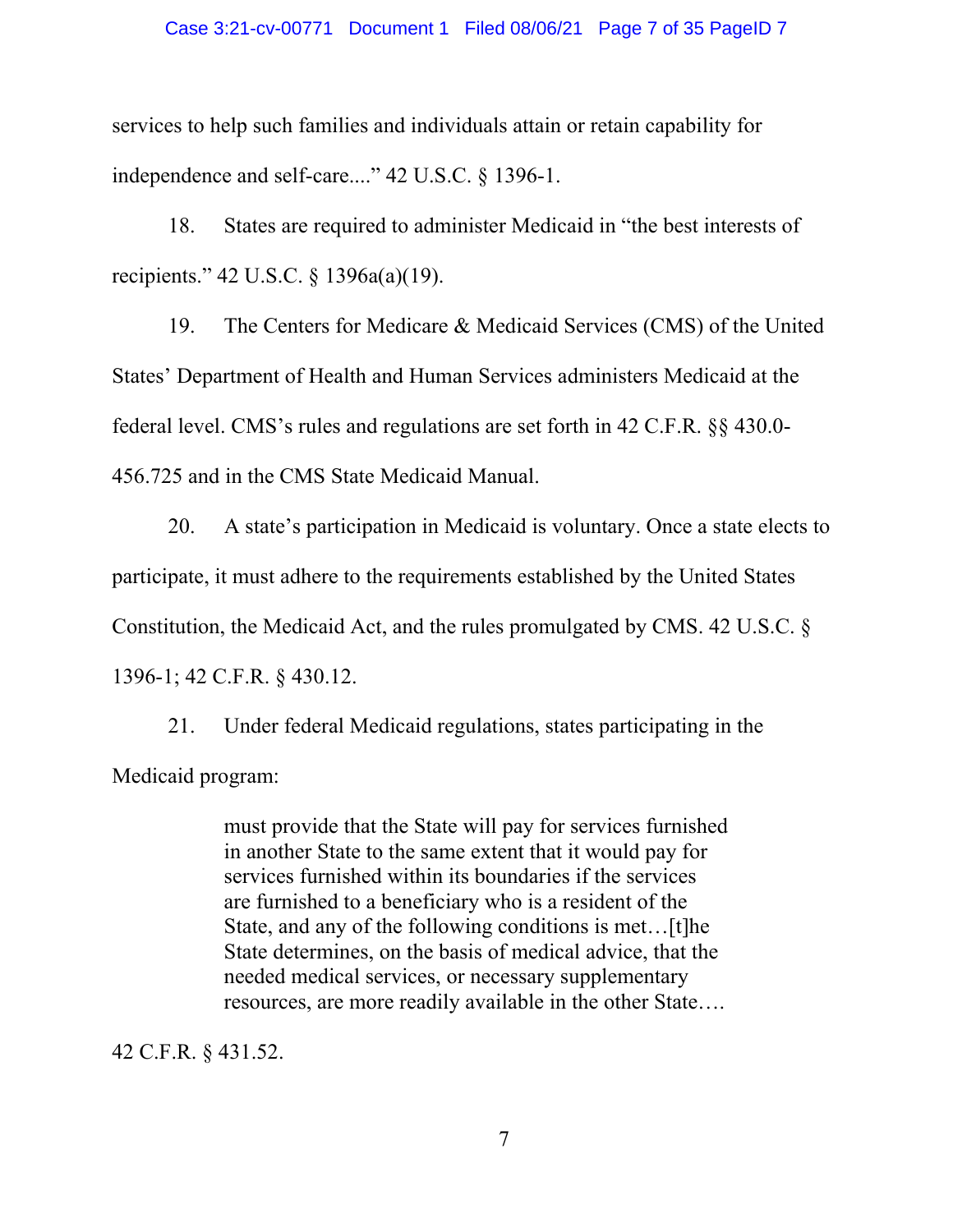### **B. The Medicaid Act's EPSDT Mandate**

22. The federal Medicaid statute's EPSDT provisions establish requirements for participating states to provide services for children that differ from the standards that apply to covering services for adults.

23. Federal law requires states to provide certain mandatory benefits and services. For Medicaid-eligible children under 21, state Medicaid programs must provide "early and periodic screening, diagnostic and treatment services." *See* 42 U.S.C. §§ 1396a(a)(10)(A), 1396a(a)(43), 1396d(a)(4)(B), and 1396d(r).

24. The Medicaid Act's EPSDT provisions require that any of the services described in 42 U.S.C. § 1396d(a) must be provided when they are "necessary health care, diagnostic services, treatment and other measures…to *correct or ameliorate* defects and physical and mental illnesses and conditions…regardless of whether or not such services are covered" for adults. *Id*. § 1396d(r)(5) (emphasis added).

25. Services that fall under 42 U.S.C. § 1396d(a) include outpatient hospital services and home health care services (including medical equipment and supplies). *See* 42 U.S.C. §§ 1396d(a)(2)(A) & (a)(7); 42 C.F.R. § 440.70(b)(3) (regulating home health services); *see also* Fla. Stat. § 409.905(4).

26. A service will "correct or ameliorate" the child's condition if it corrects, compensates for, improves a condition, or prevents a condition from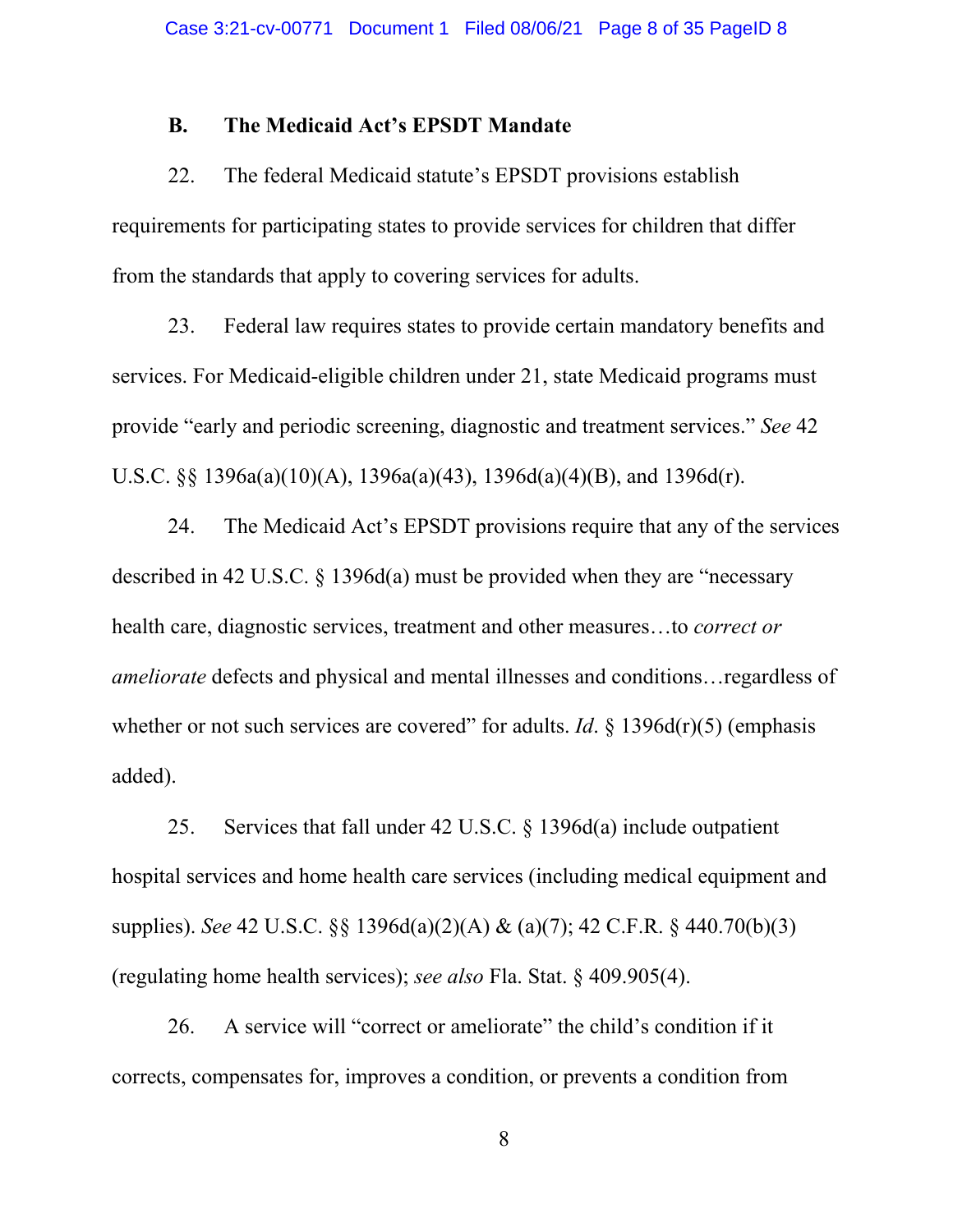### Case 3:21-cv-00771 Document 1 Filed 08/06/21 Page 9 of 35 PageID 9

worsening, even if the condition cannot be prevented or cured. U.S. Dep't of Health & Human Servs., Ctrs. for Medicare & Medicaid Servs. (CMS), *EPSDT: A Guide for States: Coverage in the Medicaid Benefit for Children and Adolescents*  at [1](#page-8-0)0 (June 2014) (CMS, EPSDT Guide).<sup>1</sup>

27. While states are "permitted (but not required) to set parameters that apply to the determination of medical necessity in individual cases…those parameters may not contradict or be more restrictive than the federal [EPSDT] statutory requirement." *Id.* at 23.

28. For example, a state "may cover services in the most cost effective mode," but the state must ensure that "the less expensive service is *equally effective* and actually available." *Id.* at 25 (emphasis added).

29. Furthermore, "a state may not deny medically necessary treatment to a child based on cost alone" and "[t]he child's quality of life must also be considered." *Id.*

30. States must also consider and give weight to the opinions of a beneficiary's treating professional. Both the treating professional and the state have a role to play in evaluating whether a service is necessary to correct or ameliorate a child's condition. *Id.* at 24. The state cannot dismiss the treating professional's

 $\overline{\phantom{a}}$ 

<span id="page-8-0"></span><sup>1</sup> The CMS EPSDT Guide can be accessed at: *https://www.medicaid.gov/sites/default/files/2019- 12/epsdt\_coverage\_guide.pdf.*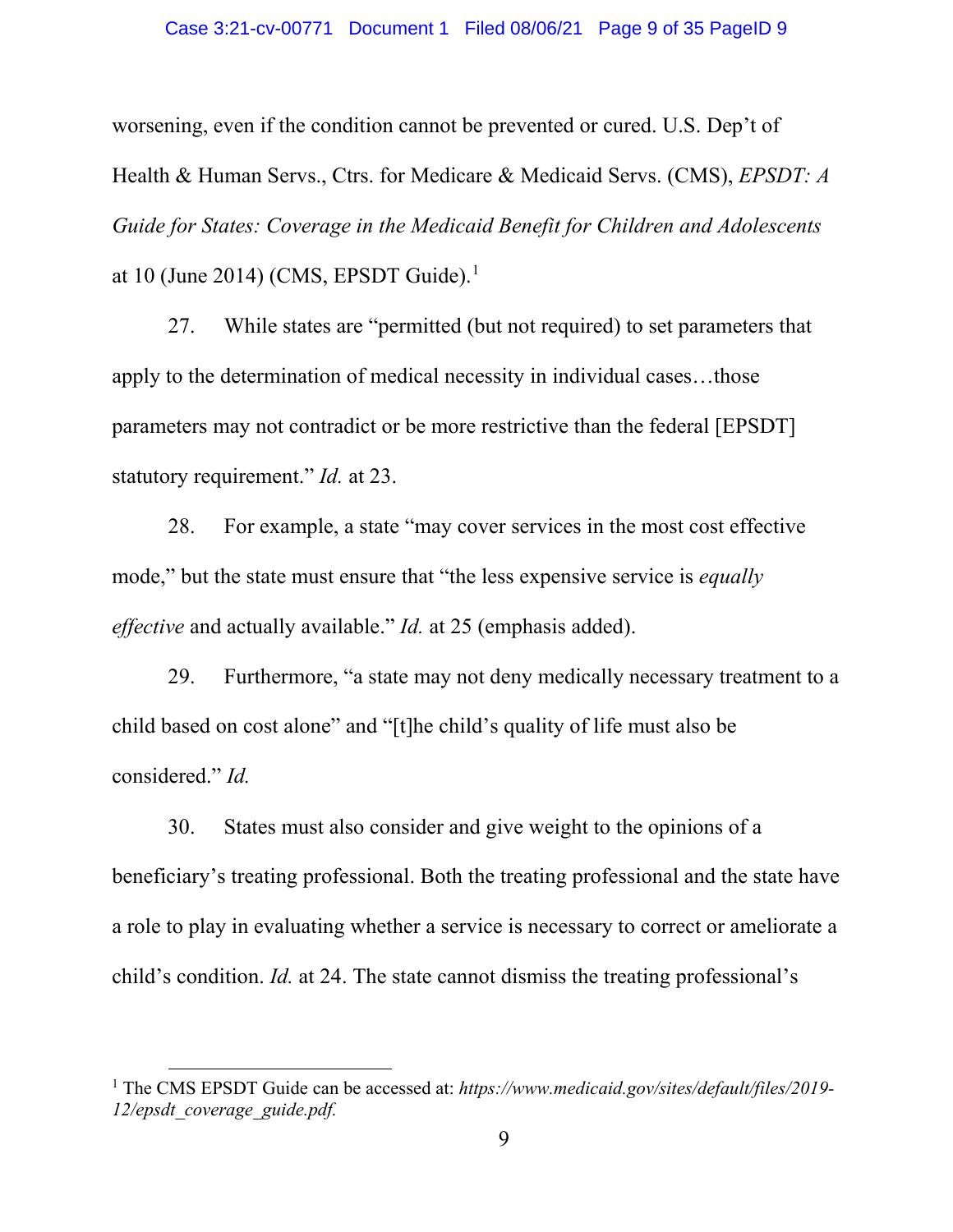recommendation without consideration and, where there is a disagreement, must decide, based on the evidence, whether the service should be covered. *Id.*

# **C. Florida's Medicaid Program**

# *i. Administration of Florida's Medicaid Program*

31. Florida participates in the Medicaid program and therefore must meet the requirements of the federal Medicaid Act and implementing regulations. Fla. Stat. §§ 409.901-.9205; 42 U.S.C. § 1396-1; 42 C.F.R. § 430.12.

32. As the single state agency in Florida ultimately responsible for the oversight of the State's entire Medicaid program, AHCA is responsible for determinations of whether a requested Medicaid service is medically necessary. Fla. Stat. § 409.902(1).

33. The Florida Medicaid program does not itself provide health care services directly to enrollees, nor does it provide those enrollees with money to purchase health care services directly. Rather, Florida's Medicaid program is a vendor payment program wherein Defendant, or managed care organizations (MCOs) with whom Defendant contracts, reimburse participating providers for the services they provide to enrollees.

34. Florida's Medicaid program provides health care to beneficiaries one of two ways: on a Fee-For-Service (FFS) basis or through MCOs paid on a per-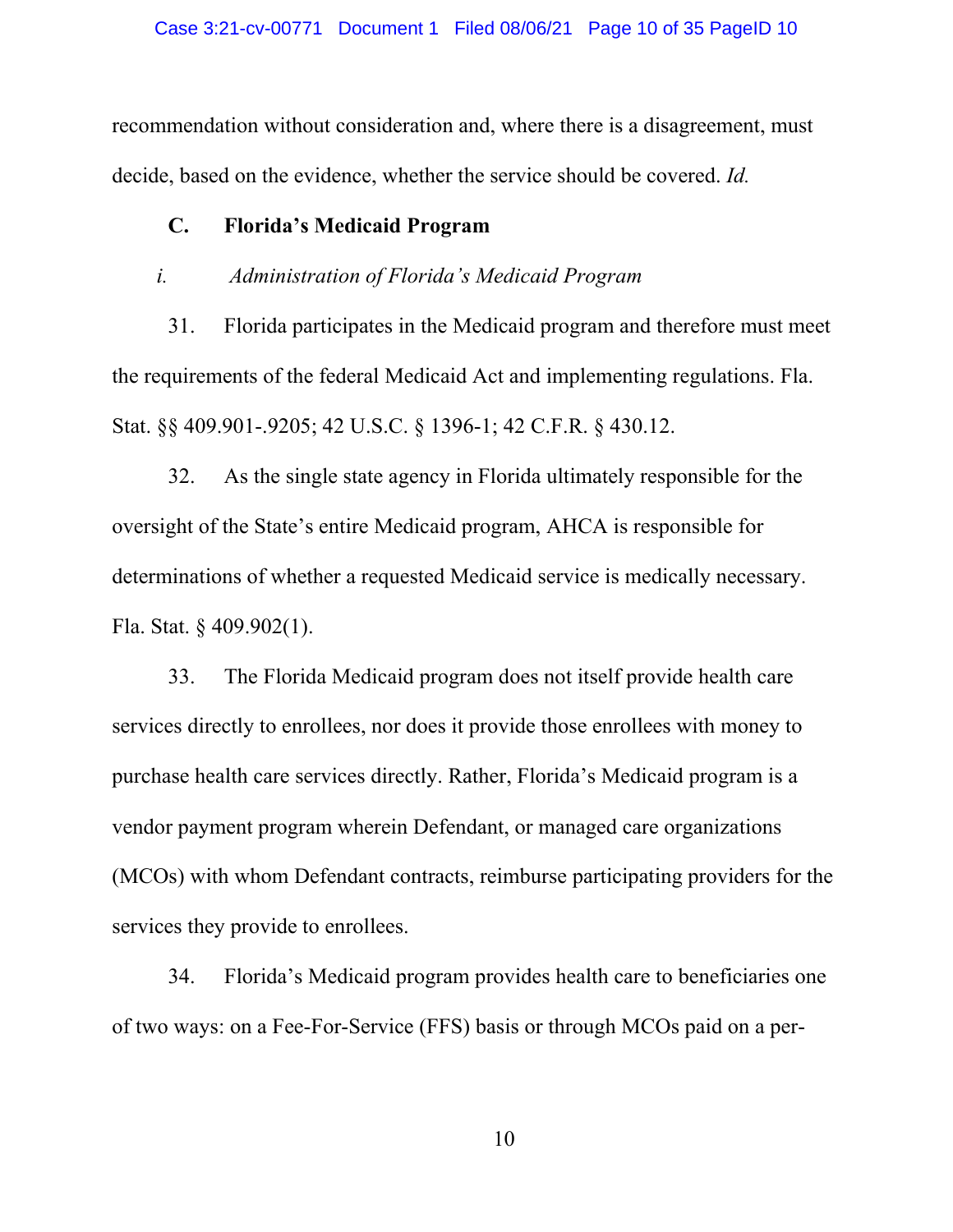member-per-month capitation basis, referred to in Florida law as "managed care plans."[2](#page-10-0) Fla. Stat. §§ 409.962(10), 409.966, .967, .968, .971.

35. For those Medicaid beneficiaries enrolled in FFS, Defendant contracts with a Quality Improvement Organization (QIO) called eQHealth Solutions, Inc. (eQHealth) to evaluate whether a service should be covered by Medicaid.

36. When AHCA, or one of its contractors, denies, reduces, or terminates a Medicaid service, the Medicaid beneficiary is entitled to a hearing with AHCA's Office of Fair Hearings. *See* 42 C.F.R. § 431.220; 42 C.F.R. § 438.408(f); Fla. Admin. Code R. 59G-1.100.

*ii. Florida's Medical Necessity Standard*

<span id="page-10-0"></span>l

37. To evaluate whether a Medicaid beneficiary is entitled to coverage of a service, Defendant, in Florida's administrative code, defines "medically necessary" and "medical necessity" as follows:

> The medical or allied care, goods, or services furnished or ordered must meet the following conditions:

Be necessary to protect life, to prevent significant illness or significant disability, or to alleviate severe pain

Be individualized, specific, and consistent with symptoms or confirmed diagnosis of the illness or injury under treatment, and not in excess of the patient's needs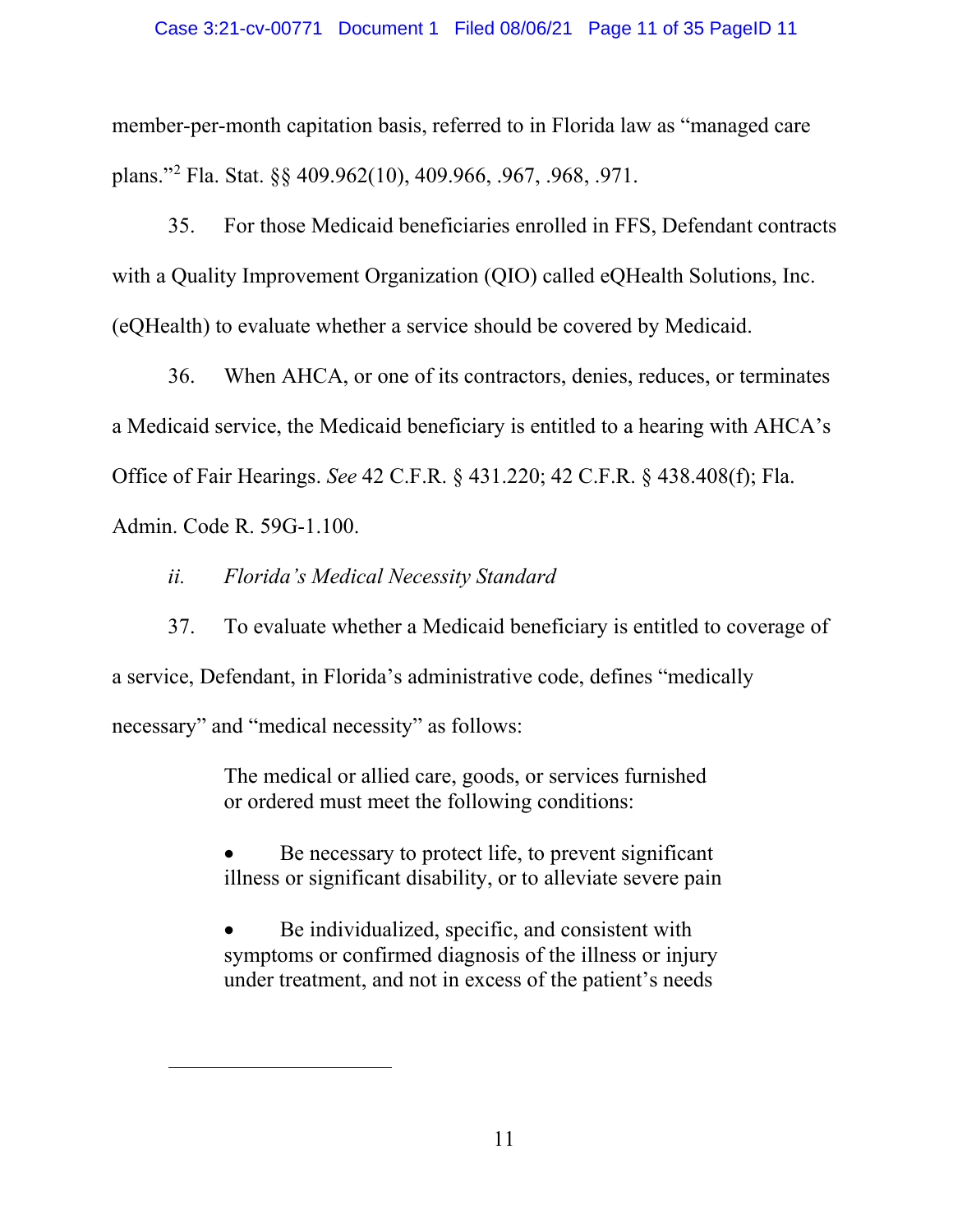Be consistent with generally accepted professional medical standards as determined by the Medicaid program, and not experimental or investigational

Be reflective of the level of service that can be safely furnished, and for which no equally effective and more conservative or less costly treatment is available statewide

Be furnished in a manner not primarily intended for the convenience of the recipient, the recipient's caretaker, or the provider

The fact that a provider has prescribed, recommended, or approved medical or allied care, goods, or services does not, in itself, make such care, goods or services medically necessary or a medical necessity or a covered service.

Fla. Admin. Code R. 59G-1.010 (incorporating by reference the provisions of the

Florida Medicaid Definitions Policy, August 2017).

38. All conditions set forth in Defendant's standard of medical necessity must be met before Florida Medicaid coverage will be authorized. *See* Fla. Admin. Code R. 59G-1.035(6) ("In order for the health service to be covered under the Florida Medicaid program, it must also meet all other medical necessity criteria as defined in subsection 59G-1.010….").

39. Under Defendant's standard, a service will not be covered by the Medicaid program, unless it is, among other things, "necessary to protect life, to prevent significant illness or significant disability, or to alleviate severe pain." Fla. Admin. Code R. 59G-1.010.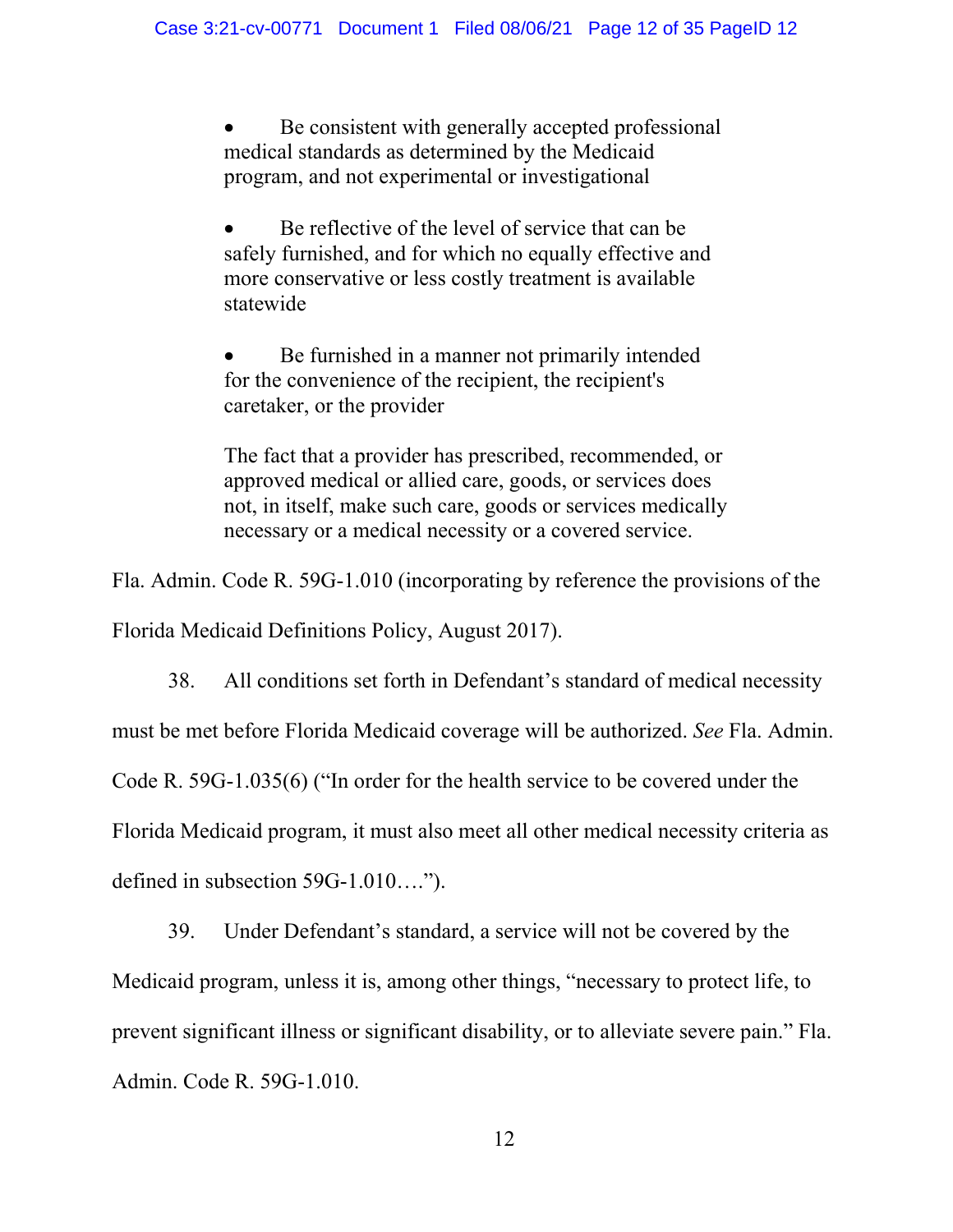#### Case 3:21-cv-00771 Document 1 Filed 08/06/21 Page 13 of 35 PageID 13

40. In comparison, the federal EPSDT provisions require only that a requested service be necessary to "correct or ameliorate" a child's illness, disability, or other health condition. 42 U.S.C.  $\S$  1396d(r)(5).

41. The Medicaid Act does not allow the Defendant to require that an illness be significant or that pain be severe for treatment to be covered. Thus, the first prong of Defendant's standard of medical necessity incorporates coverage criteria that is more restrictive than what is allowed under EPSDT.

42. Defendant's medical necessity standard requires that the requested service "be furnished in a manner not primarily intended for the convenience of the recipient, the recipient's caretaker, or the provider." *Id.*

43. The federal Medicaid EPSDT provisions do not authorize the Defendant to consider "convenience" as a factor in evaluating whether Medicaid coverage is required and, instead "encompasses a more expansive view, allowing for services that sustain or support, as opposed to actually treating the disability." *C.F. v. Dep't of Children and Families*, 934 So.2d 1, 6 (Fla. 3d DCA 2005).

44. Florida's state courts have repeatedly found that Defendant's standard for deciding whether a service is medically necessary for an EPSDTeligible child excludes coverage of services needed to ameliorate a condition or prevent a condition from worsening.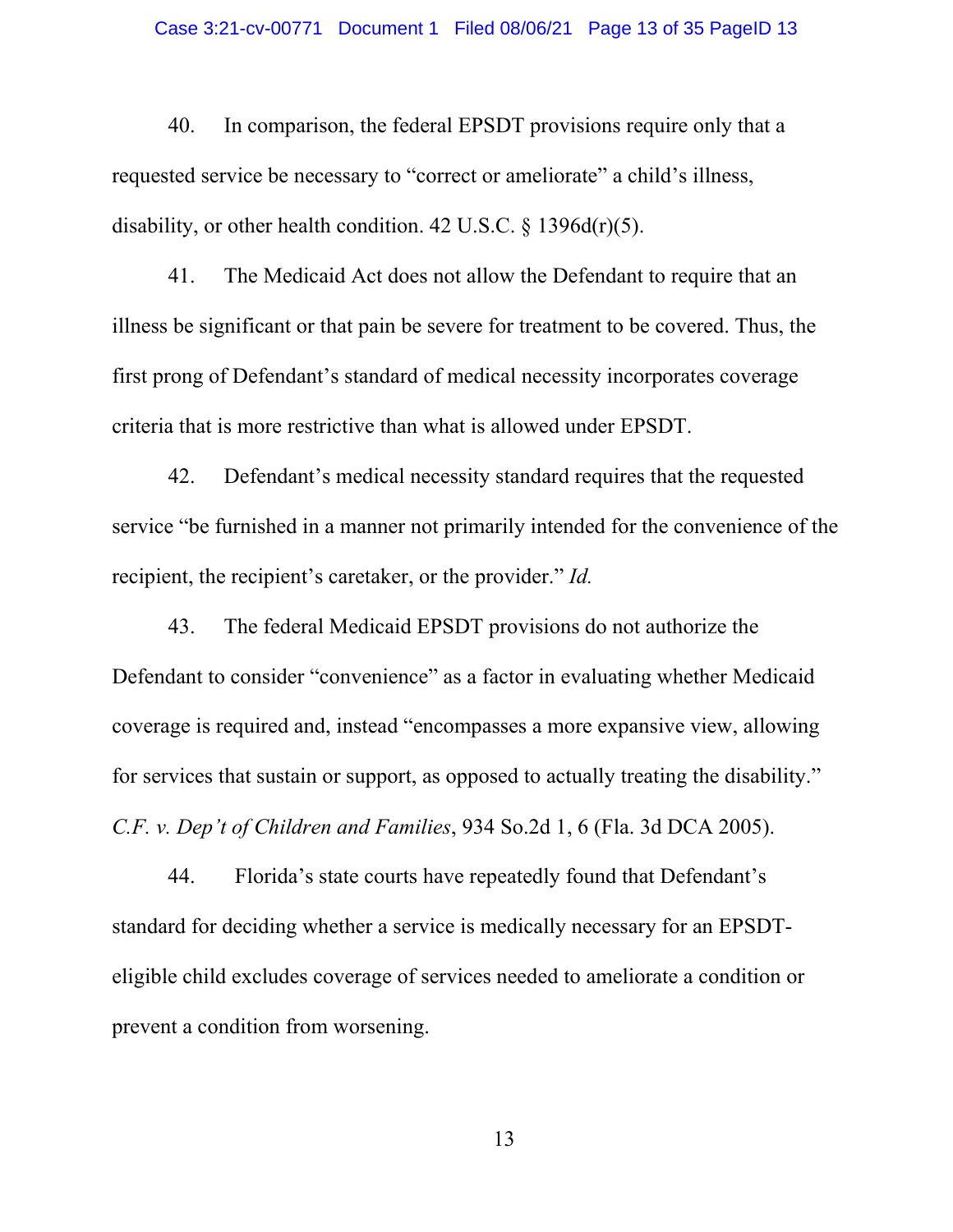45. In 2005, the court in *C.F.* reversed the state's decision to deny services to an EPSDT-eligible child finding that the state "improperly applied a more restrictive standard of 'medical necessity' [Fla. Admin. Code R. 59G-1.010] than that outlined by federal Medicaid law." *Id.* 

46. In February 2012, *I.B. v. Agency for Health Care Admin.*, 87 So.3d 6, 8-10 (Fla. 3d DCA 2012) reversed the Defendant's decision denying coverage for services needed by an EPSDT-eligible child, finding that the Defendant "relied upon an incorrect and inapplicable rule [Fla. Admin. Code R. 59G-1.010] to determine medical necessity."

47. In August 2012, *E.B. v. Agency for Health Care Admin.*, 94 So.3d 708, 708-709 (Fla. 4th DCA 2012), reversed the Defendant's decision denying home health care to an EPSDT-enrolled child due to the failure "to consider the federal early, periodic, screening, diagnostic and treatment ("EPSDT") standard in making its determination as to which services requested by E.B. were covered by the Medicaid…Program."

48. Thereafter, Defendant wrote an internal memo, dated August 5, 2014, to justify its requirement that requested Medicaid services for children be evaluated under the same medical necessity standards that the State applies to adults. *See* AHCA, "Summary Memorandum: Medical Necessity as a Limitation on Medicaid Services, Including EPSDT" (AHCA EPSDT Memo) (Ex. 1, hereto).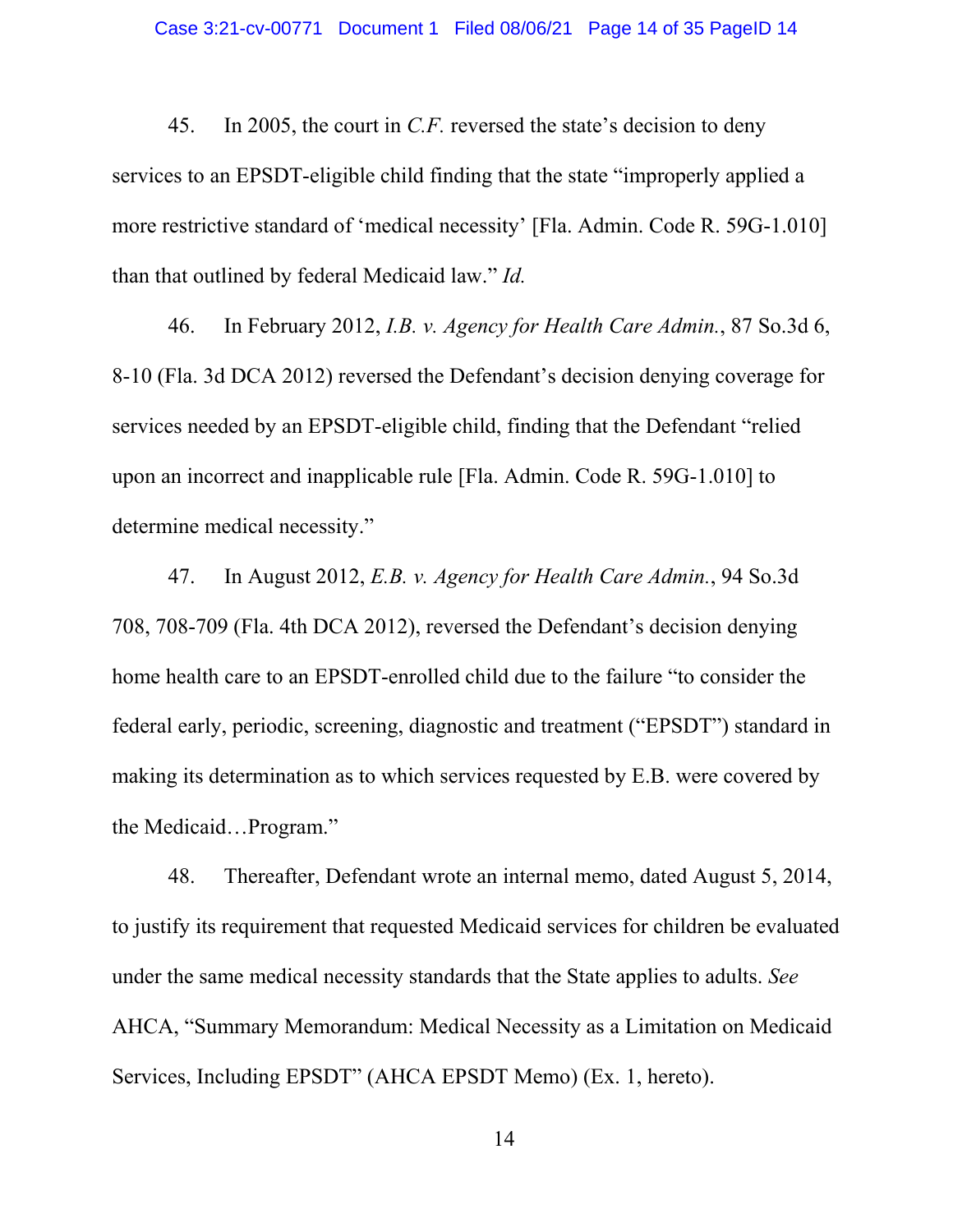49. The AHCA EPSDT Memo recites Defendant's standard of medical necessity in Fla. Admin. Code R. 59G-1.010 and then sets forth that "states may place limits on Medicaid state plan services, including EPSDT services…based on the state's definition of 'medical necessity.'" (Ex. 1, p. 10).

50. The AHCA EPSDT Memo states that it is an erroneous legal position to hold that the medical necessity standard is different for children and adults. (Ex. 1, p. 12).

51. The AHCA EPSDT Memo states that "a treating physician's opinion regarding the medical necessity of a service is not dispositive or accorded deference." (Ex. 1, p. 10).

52. The AHCA EPSDT Memo provides that coverage decisions can consider the "convenience" prong of Fla. Admin. Code R. 59G-1.010 with one unexplained exception—private duty nursing. (Ex. 1, p. 11-12).

53. In October 2020, *Q.H. v. Sunshine State Health Plan*, 307 So.3d 1, 14 (Fla. 4th DCA 2020), the court found that the Defendant erroneously applied "the 'overly restrictive' standard of medical necessity set forth in the Florida Administrative Code, rather than the more expansive EPSDT standard of whether the treatment was necessary to 'correct or ameliorate' the child's condition."

54. At Defendant's guidance and direction, eQHealth applies Defendant's medical necessity standard when evaluating all requests for Medicaid coverage,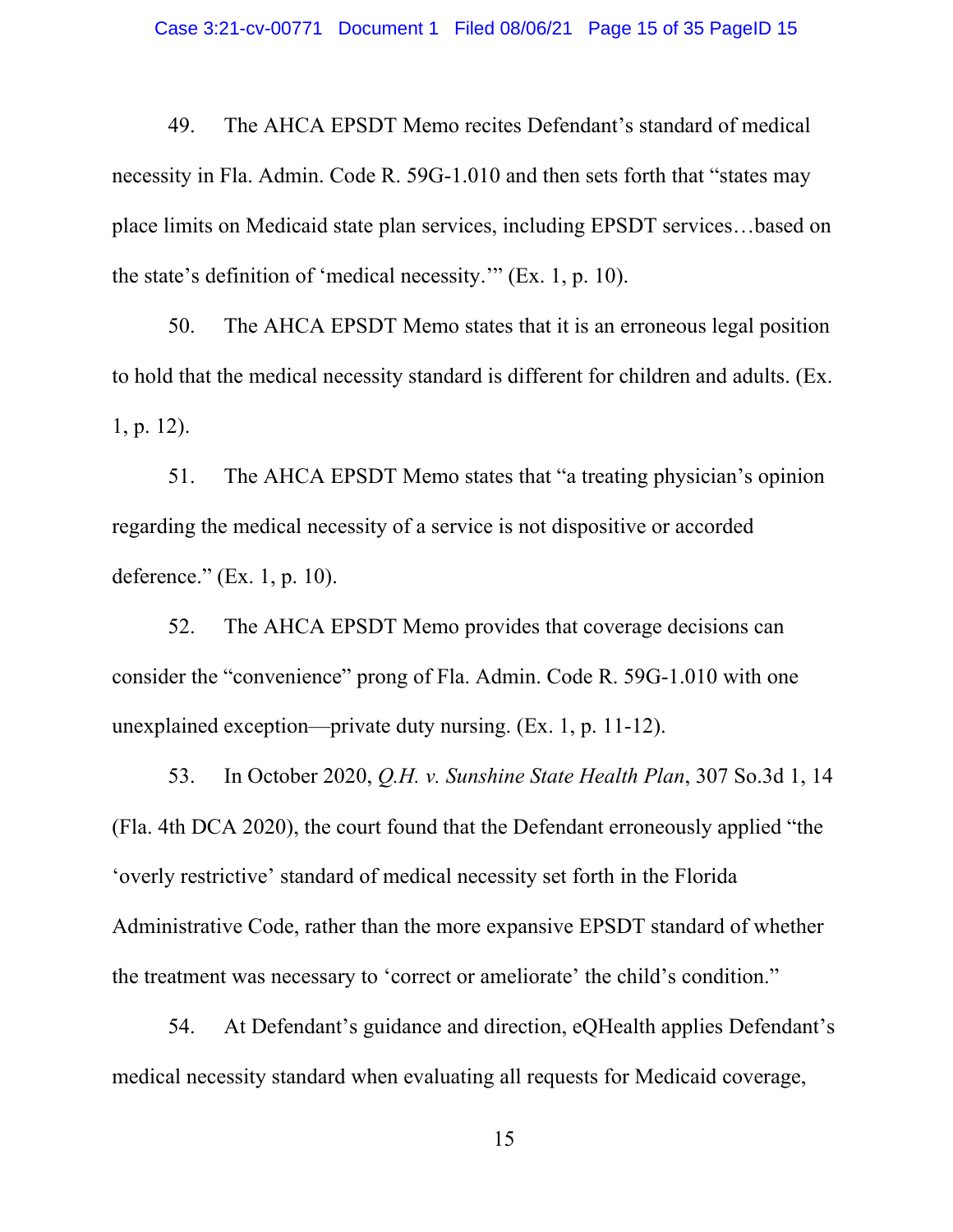including for beneficiaries under age 21. *See* Fla. Admin. Code R. 59G-1.053 (in discussing QIO review, the rule defines medical necessity as set forth in Fla. Admin. Code R. 59G-1.010 and then states "…services for recipients under the age of 21 years exceeding the coverage described within a policy or the associated fee schedule may be approved, *if medically necessary*) (emphasis added).

55. Defendant's contracts with the MCOs require that the MCOs apply Defendant's medical necessity standard when evaluating all requests for Medicaid coverage, including for beneficiaries under age 21. *See* AHCA, Statewide Medicaid Managed Care Program, 2018-2023 Model Health Plan Contract, Attachment II, Core Provisions at 18, 63 & 78, accessed at: *https://ahca.myflorida.com/medicaid/statewide\_mc/pdf/Contracts/2020-10- 01/Attachment\_II\_Core\_Contract\_Provisions\_2020-10-01.pdf*.

56. If a beneficiary elects a fair hearing to review the denial, reduction, or termination of a requested service, AHCA hearing officers apply the medical necessity standard set forth in Fla. Admin. Code R. 59G-1.010 to determine whether the decision was proper. *See* Fla. Admin. Code R. 59G-1.053.

57. Defendant includes the AHCA EPSDT memo in its training to hearing officers.

58. The AHCA EPSDT memo is included as part of Defendant's record on appeals challenging adverse coverage decisions for children under age 21,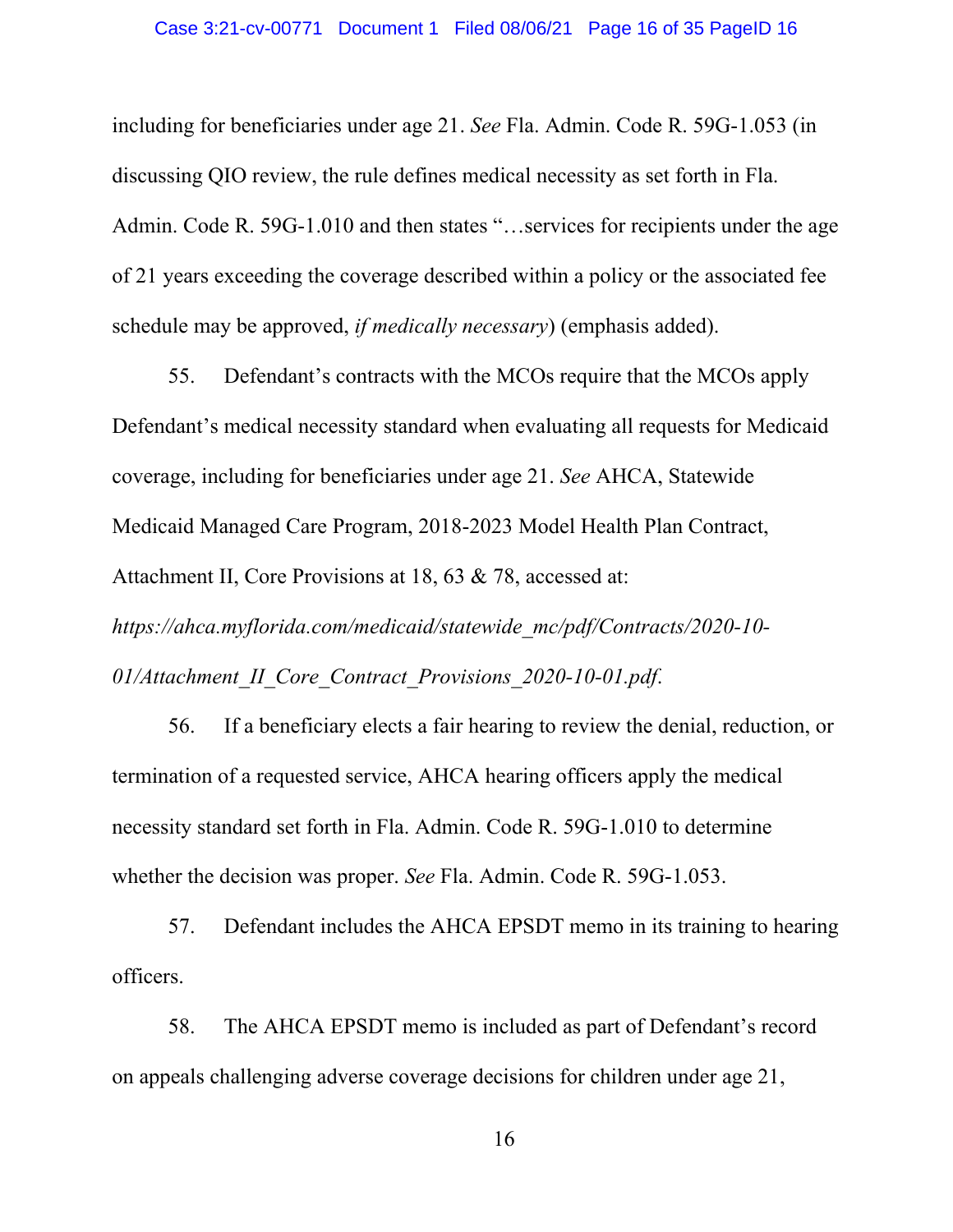including in the denial of A.W.'s specialty medical bed as discussed in paragraphs 102 to 131 infra.

# **VI. FACTS AND ALLEGATIONS OF PLAINTIFFS**

### **A. Plaintiff W.B.**

59. Plaintiff W.B. lives in his family home in St. Augustine, Florida with his father, David B., his mother Stacy B., and his brothers, J.D.B. (8 years old) and C.B.  $(6 \frac{1}{2} \text{ years old}).$ 

60. W.B. is a one-year-old boy diagnosed with a genetic disorder known as CHARGE syndrome; it presents in less than one out of 10,000 live births in the U.S.

61. The "CHARGE" in CHARGE syndrome is an acronym for the conditions that occur in children diagnosed with the syndrome: **Colobomas** (tissue that normally occurs in or around the eye is missing at birth), **Heart** defects, **Atresia** of the nasal choanae (congenital narrowing of the nasal cavity that causes difficulty breathing), **Retardation** of development, **Genitourinary** abnormalities (abnormalities of the genital and urinary organs), and **Ear** and hearing anomalies.

62. W.B.'s CHARGE syndrome diagnosis results in multiple congenital anomalies including colobomas, nasal choanae, right facial palsy, a soft larynx that partially obstructs his airway, concerns for immunodeficiency, hypoparathyroidism (low production of parathyroid hormone that causes abnormally low calcium levels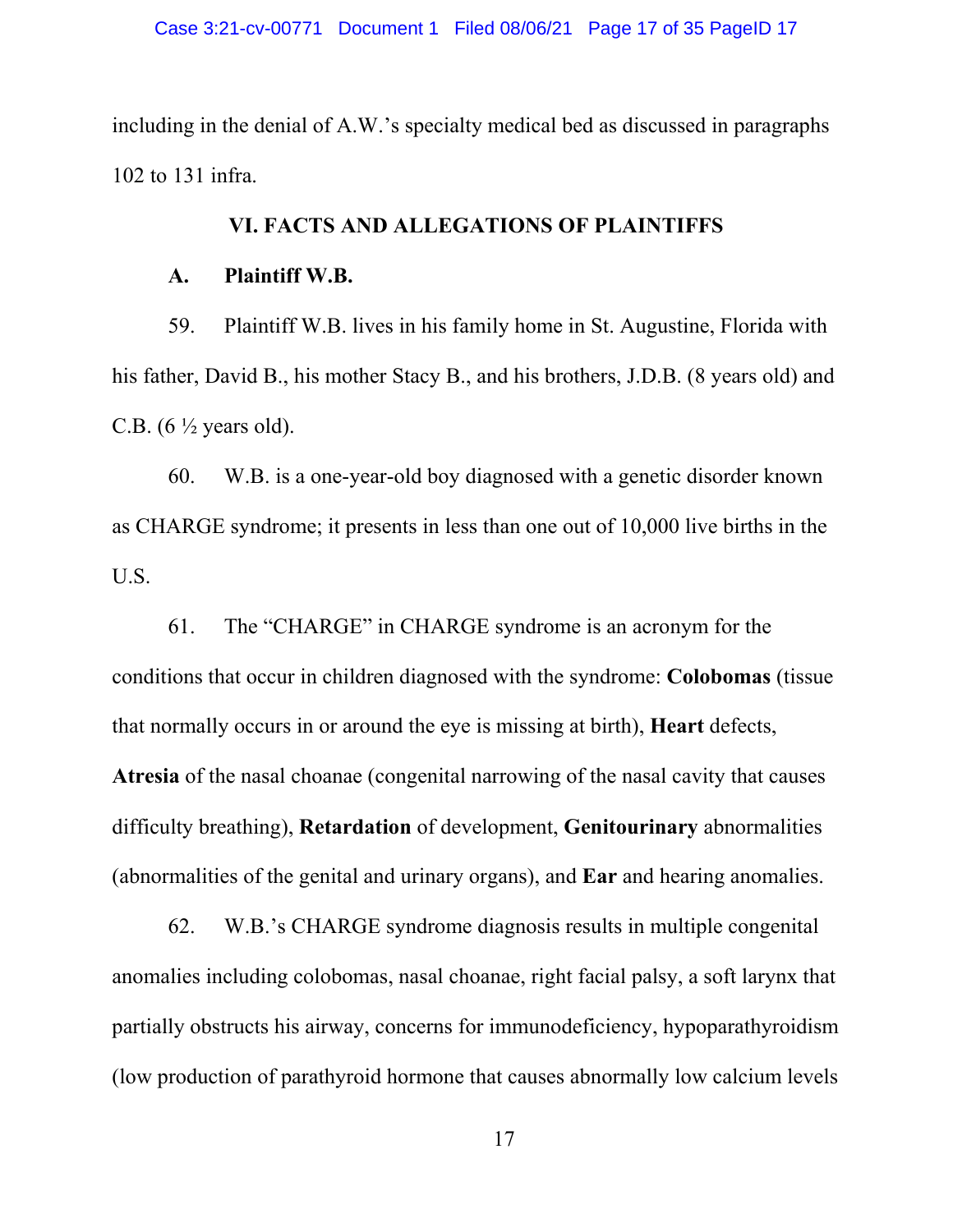in blood leading to muscle aches or cramps, seizures, kidney dysfunction, fatigue, and other symptoms), dysphagia, GERD, and developmental delay.

63. W.B. uses a gastronomy tube (g-tube) for his nutritional needs. He attends a Prescribed Pediatric Extended Care center during the day that provides nursing services, personal care, and developmental therapies.

64. A child diagnosed with CHARGE syndrome will be followed on average by 17 different medical specialists and will need to undergo more than a dozen surgical procedures before the age of 10 years old. Accordingly, as symptoms specific to CHARGE syndrome present, the timing and identification of medical interventions are critical to ameliorating the impact of the syndrome on a child.

65. W.B. is enrolled in the Florida MCO known as the Children's Medical Services Health Plan or the CMS Plan. The CMS Plan is administered by WellCare Health Plans, Inc.

66. W.B.'s primary care physician, Dr. Stephanie Carlin, is an assistant professor with the Department of Pediatrics, Division of Community and Societal Pediatrics with the University of Florida Health, Jacksonville (UFHealth Jacksonville).

67. Dr. Carlin practices at UFHealth Jacksonville's Bower Lyman Center for Medially Complex Children (the Center). The Center provides a coordinated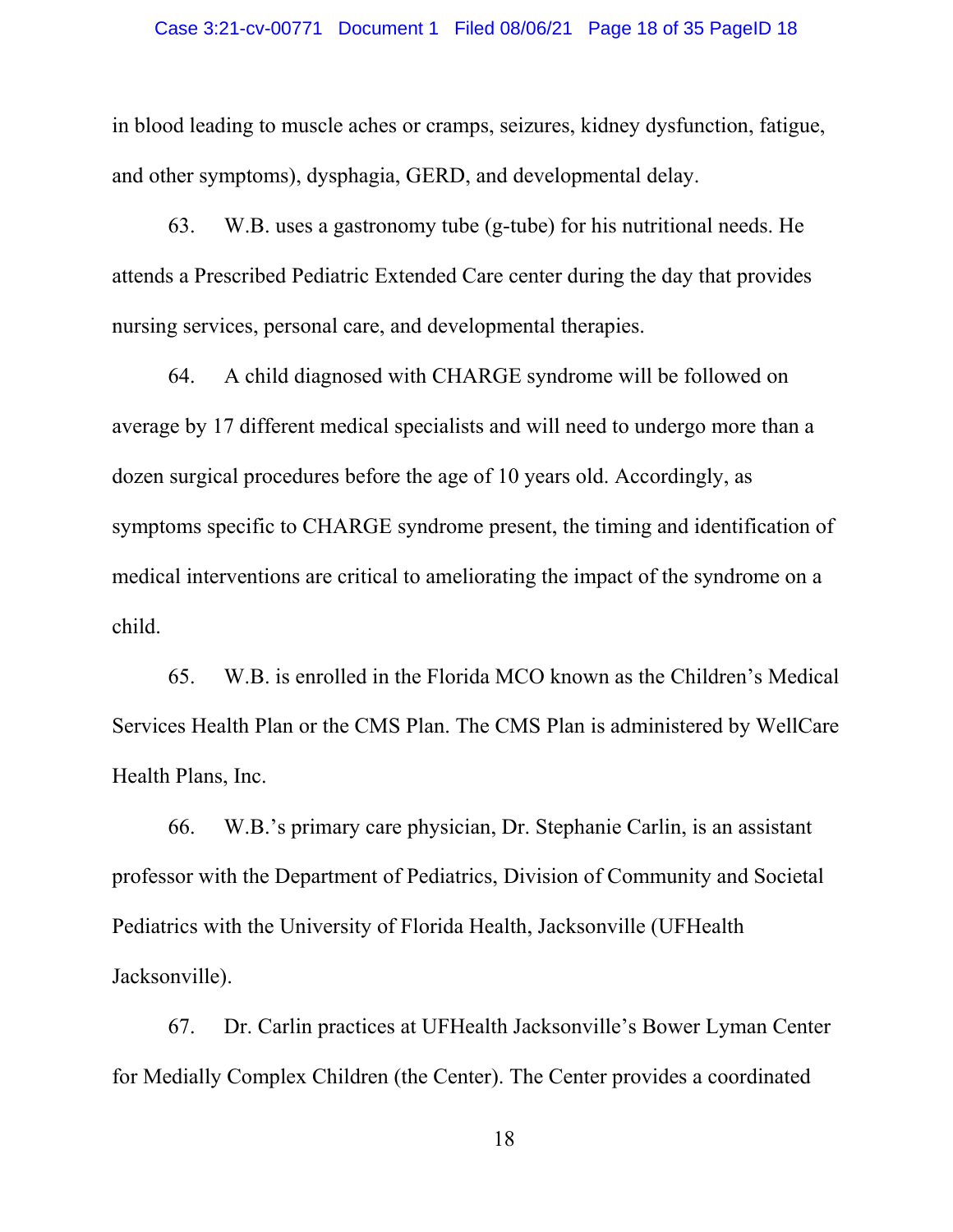family-focused medical home for children ages 0-21 with complex medical conditions.

68. Dr. Carlin determined that W.B. needs care provided by an out-ofstate specialty clinic called the CHARGE Center, which is run by the Cincinnati Children's Hospital (the CHARGE Center).

69. Dr. Carlin made this determination because W.B.'s diagnosis is so rare that the treatment specialists in Florida do not have the requisite expertise to evaluate W.B.'s condition and coordinate ongoing treatment interventions to prevent negative clinical outcomes caused by disjointed and varied plans of care developed by subspecialists who do not have expertise in CHARGE.

70. For example, W.B. failed his most recent swallow study in Florida and continues to struggle with his secretions leading to respiratory distress and chronic lung disease. It is the opinion of W.B.'s Ear, Nose, and Throat (ENT) specialist, Dr. Andrew R. Simonsen, that only the CHARGE Center will be able to evaluate W.B.'s swallowing issues to devise a plan locally to address this health condition.

71. The CHARGE Center is a one-of-a-kind facility in the U.S. that uses a multidisciplinary approach to coordinate care among multiple specialists, all who have specific, up-to-date expertise in treating CHARGE syndrome, including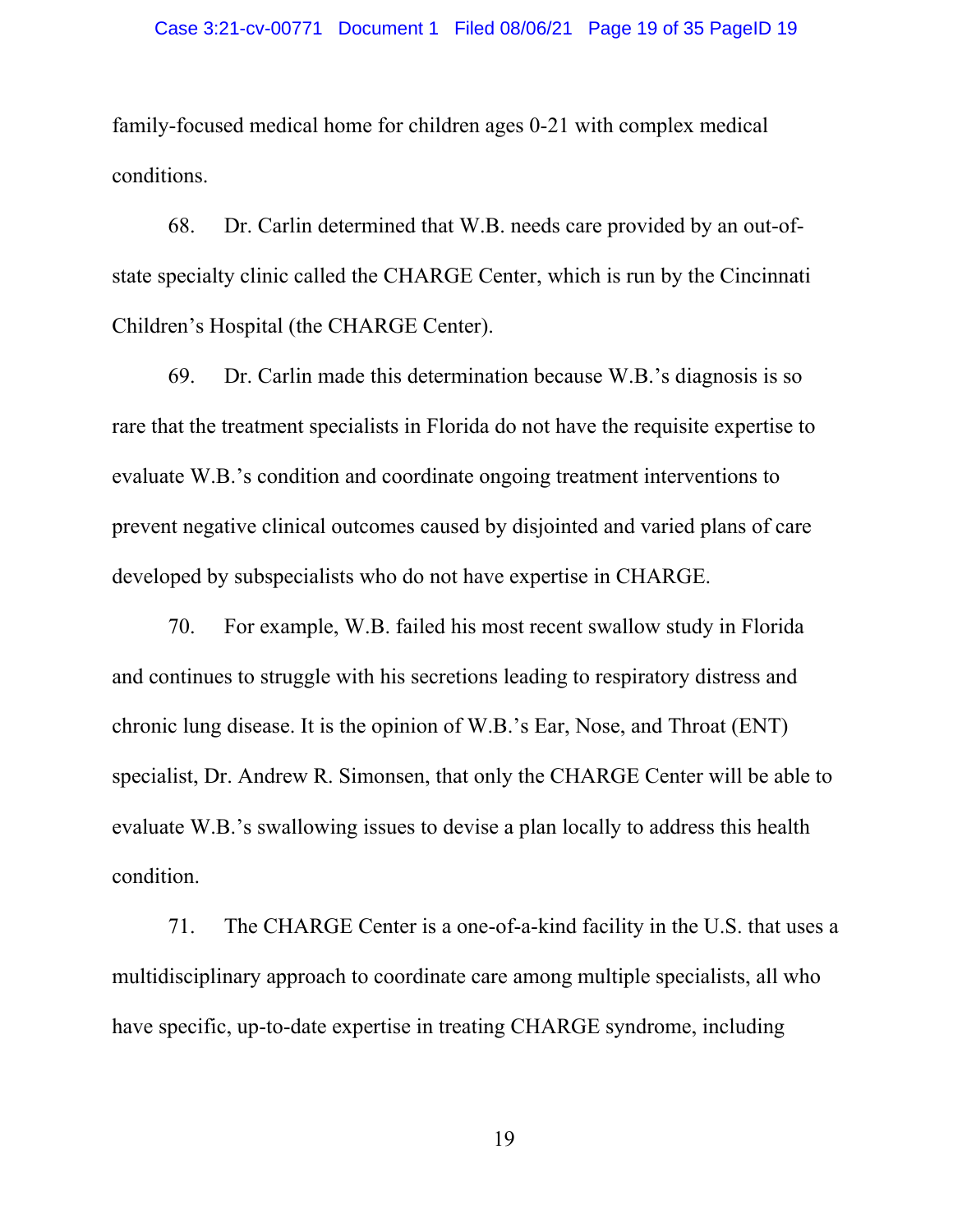#### Case 3:21-cv-00771 Document 1 Filed 08/06/21 Page 20 of 35 PageID 20

genetics, ophthalmology, cardiology, plastic surgery, and ENT. There are no similar clinics in Florida.

72. The CHARGE Center combines an aerodigestive evaluation -- a comprehensive multidisciplinary approach that involves pulmonology, gastroenterology, and ENT – with a CHARGE evaluation to create a comprehensive plan of care.

73. The CHARGE Center designs their plans of care to ensure that the treatment interventions, as evaluated and determined by experts in the condition, are timed correctly which, in turn, optimizes the treatment outcomes for the child. The CHARGE Center's continued plan of care can then be executed locally so the child will have better outcomes throughout the ongoing course of their treatment.

74. Coordination also ensures that certain encounters, like anesthesia or blood draws that are a part of the initial evaluation and treatment at the CHARGE Center, are scheduled and timed to minimize stress and health risks to the child. For example, if the child requires multiple surgeries as part of the initial evaluation at the CHARGE Center, the surgeries are scheduled at the same time so that anesthesia, a procedure that carries risk especially to young children, only needs to be administered once.

75. The CHARGE Center regularly bills out of state Medicaid programs for its outpatient hospital services.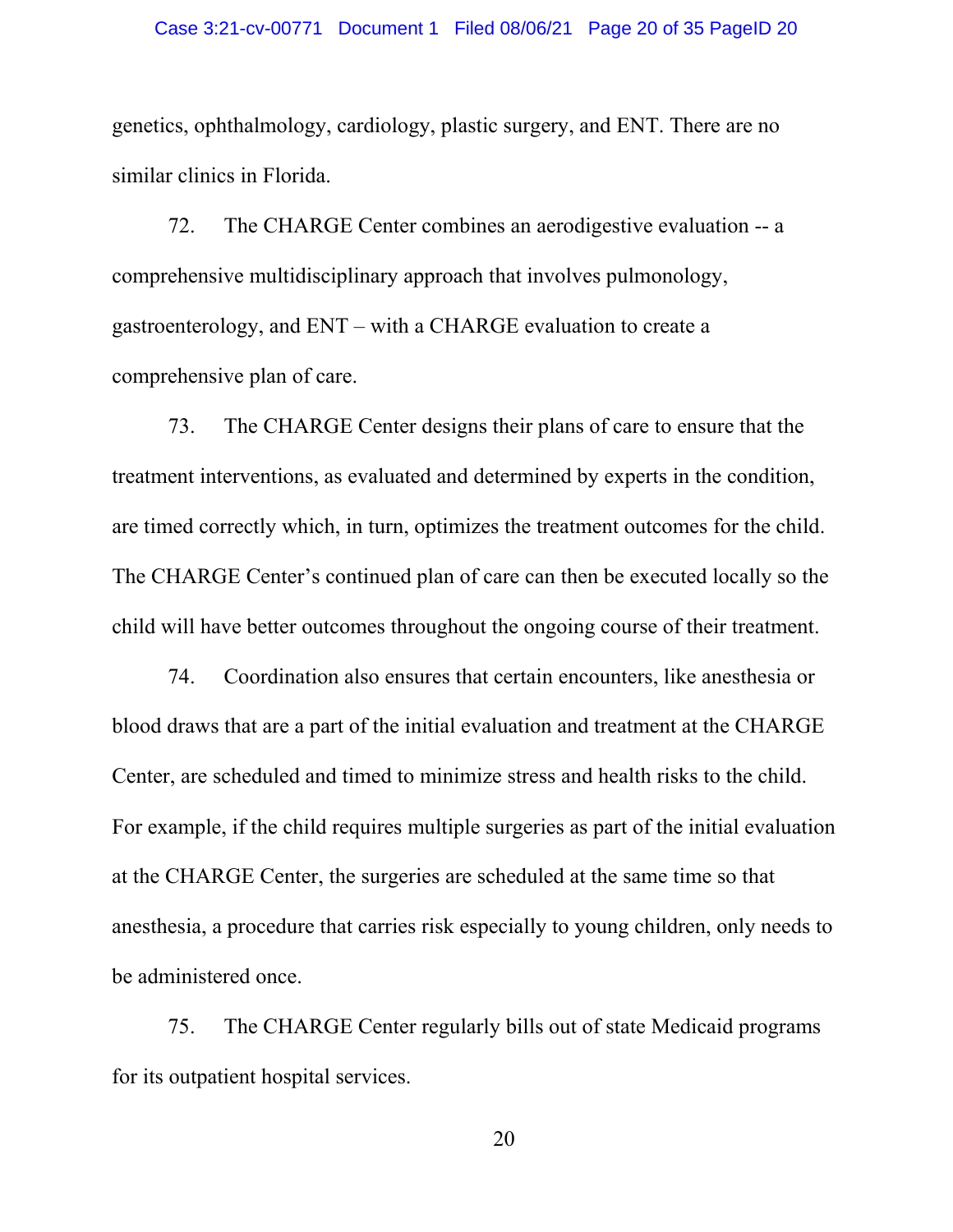76. Under the CHARGE Center's proposal, W.B. would receive care at the CHARGE Center for approximately one week while staying in Cincinnati, Ohio.

77. W.B.'s care at the CHARGE Center would be led by Dr. Catherine Hart, an ENT who specializes in treating CHARGE syndrome. Dr. Hart would work closely with specialists in pulmonology and gastroenterology to evaluate W.B.'s ongoing treatment needs and establish a plan of care to be implemented by his physicians in Florida.

78. The coordination between specialists during the weeklong period also allows visits, testing, and evaluations completed at the CHARGE Center to be done in a sequence that minimizes the treatment risks to W.B. by consolidating anesthesia events and blood draws.

79. W.B. will undergo multiple surgeries during this evaluation at the CHARGE Center including microlarnygoscopy, bronchoscopy, esophagogastroduodenoscopy, and nasal dilation.

80. W.B.'s evaluations will also include a swallow study, chest x-ray, auditory brainstem response test for hearing, anesthesia consultation, and a cardiology consultation.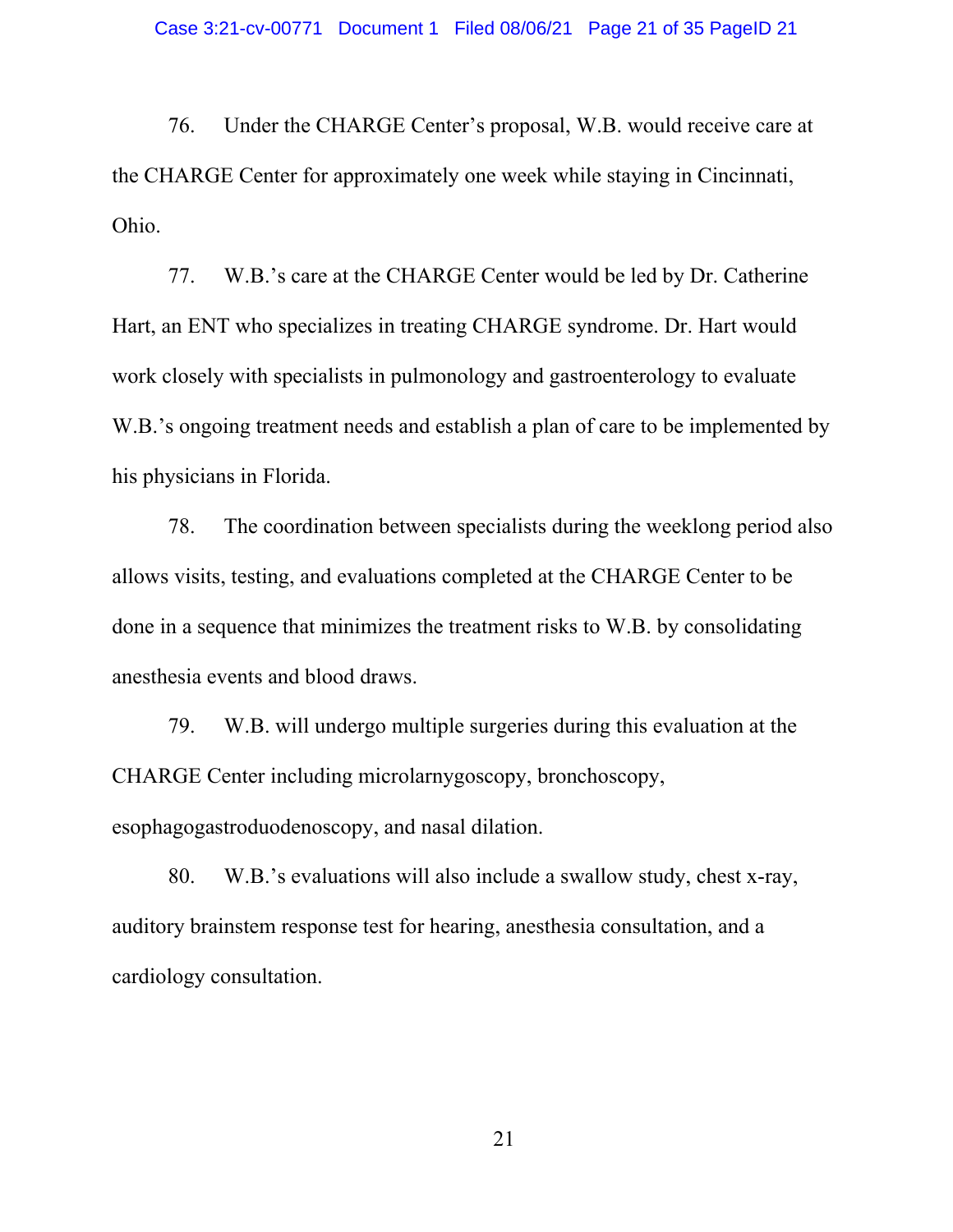#### Case 3:21-cv-00771 Document 1 Filed 08/06/21 Page 22 of 35 PageID 22

81. Since birth, W.B. has had three emergency room visits, four hospital admissions, and three admissions for observation due to complications that Dr. Carlin believes can only be ameliorated by treatment at the CHARGE Center.

82. Dr. Carlin's opinion is that W.B. may experience long-term developmental setbacks if he does not receive the streamlined treatment and care planning at the CHARGE Center from physicians who specialize in the syndrome.

83. Members of W.B.'s Florida aerodigestive team including W.B.'s ENT, Dr. Simonsen, and his pulmonologist, Dr. Gerardo Vazquez Garcia, both state that they do not have the specialized expertise needed to treat CHARGE syndrome and W.B.'s admission to the CHARGE Center is medically necessary because there are no ENTS or pulmonologists located in Florida with the requisite expertise.

84. W.B.'s family is committed to W.B. receiving the care he needs to ameliorate his rare condition even if they must travel outside of Florida. Treatment outside of Florida at the CHARGE Center will be a significant obligation for W.B. and his family requiring disruption of their daily lives. W.B.'s parents are prepared to take leave from work and to arrange for the care of their other children to travel with W.B. to Ohio and actively participate in his care.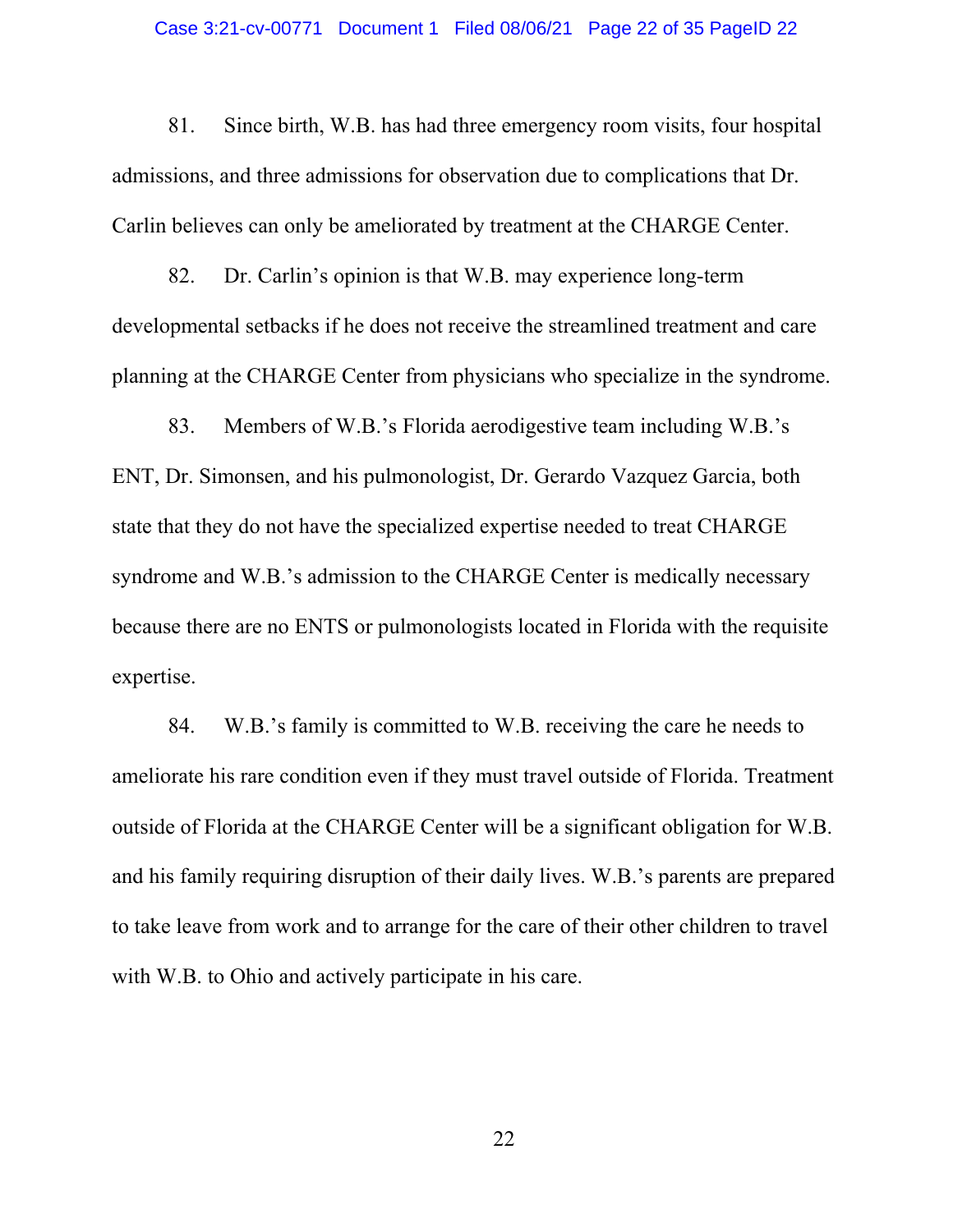85. Since September 2020, Dr. Carlin has requested, and Defendant has

denied, coverage of treatment at the CHARGE Center to address W.B.'s medical needs.

86. In September 2020, the CMS Plan, acting on behalf of Defendant,

denied coverage of outpatient hospital services at The CHARGE Center.

87. The CMS Plan applied Defendant's medical necessity standard to

evaluate W.B.'s request for treatment at the CHARGE Center stating:

We made our decision because: We determined that your requested services are not medically necessary because the services do not meet the reason(s) checked below: (See Rule 59G-1.010)

\*Must be able to be the level of service that can be safely furnished, and for which no equally effective and more conservative or less costly treatment is available statewide,

\*Must be furnished in a manner not primarily intended for the convenience of the recipient, caretaker, or provider. (The convenience factor is not applied to the determination of the medically necessary level of private duty nursing (PDN) for children under the age of 21.)"

88. The CMS Plan further justified its denial on the basis that:

"we received a request to authorize treatment for your child with an out of network provider, Dr. Catherine Hart at Cincinnati Children's Hospital. We did not approve the request for authorization because out of network services are not a covered benefit when services are available within your plan. This service can be provided by one of the following in network providers…."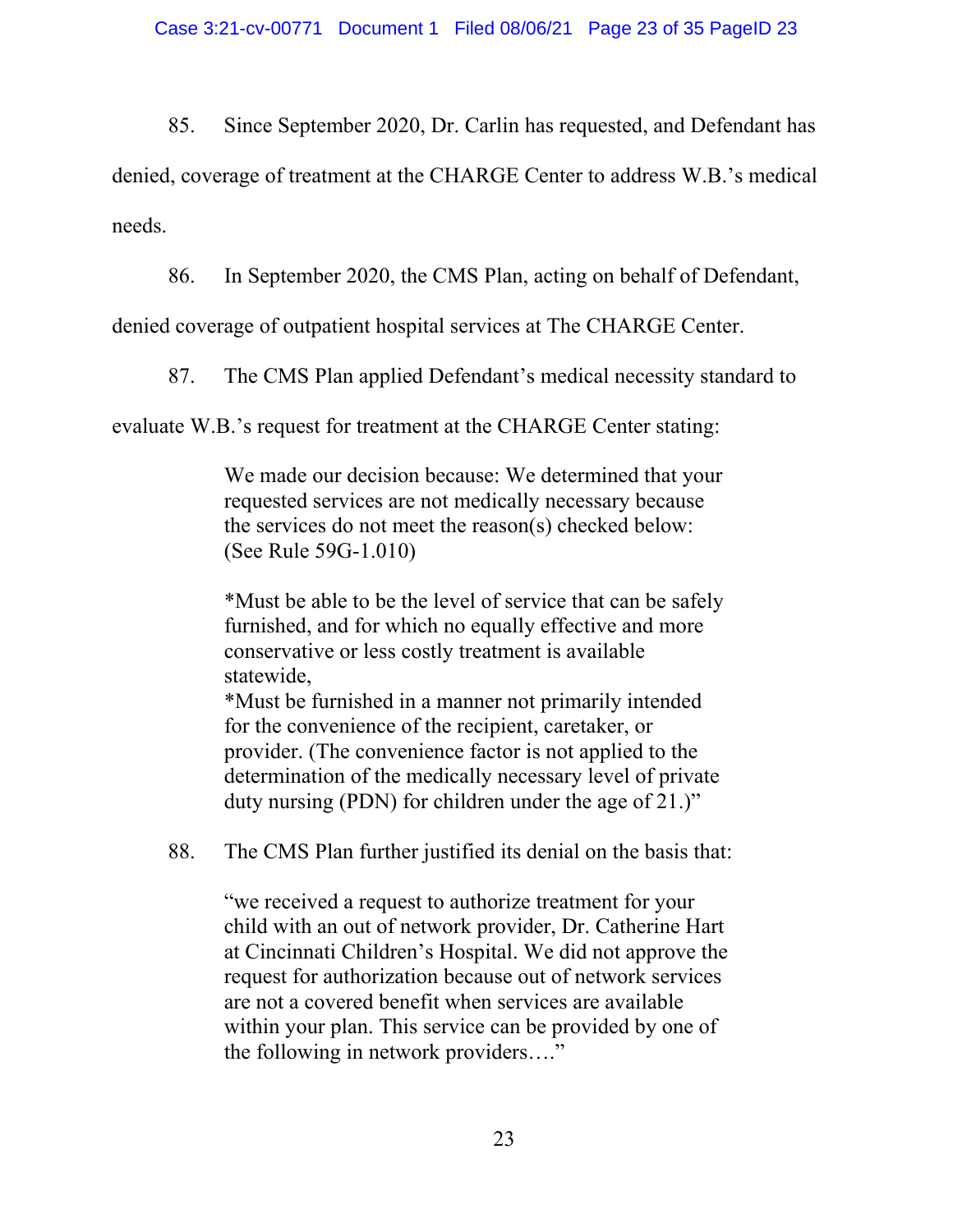89. On October 15, 2020, Dr. Carlin's office filed an appeal on behalf of

W.B. requesting that the CMS Plan overturn its denial and authorize treatment at

the CHARGE Center.

90. Dr. Carlin's office responded to the CMS Plan denial and,

specifically, its finding that W.B. can be served by individual in-network providers

by stating:

"there are no CHARGE centers in network that have a multidisciplinary team of providers who specialize in CHARGE. [W.B.] has had a complicated clinical course and his care would benefit from a multidisciplinary team approach to ensure that we are maximizing his care locally."

91. On November 13, 2020, CMS sent Dr. Carlin's office a second denial

affirming its first decision.

92. The second CMS Plan denial states:

On November 11, 2020, after consideration of the information you provided to…[CMS]…in support of your plan appeal…[CMS]…hereby Denies your plan appeal. As a result, you will not receive service, effective 11/11/20.

The facts we used to make our decision are: We have doctor's [sic] who can see and manage your condition. The reasons for this decision are based on a set of standards. This included Wellcare Health Plans, Inc. Find A provider Website Member Benefit."

93. Defendant adopts CMS plan denials.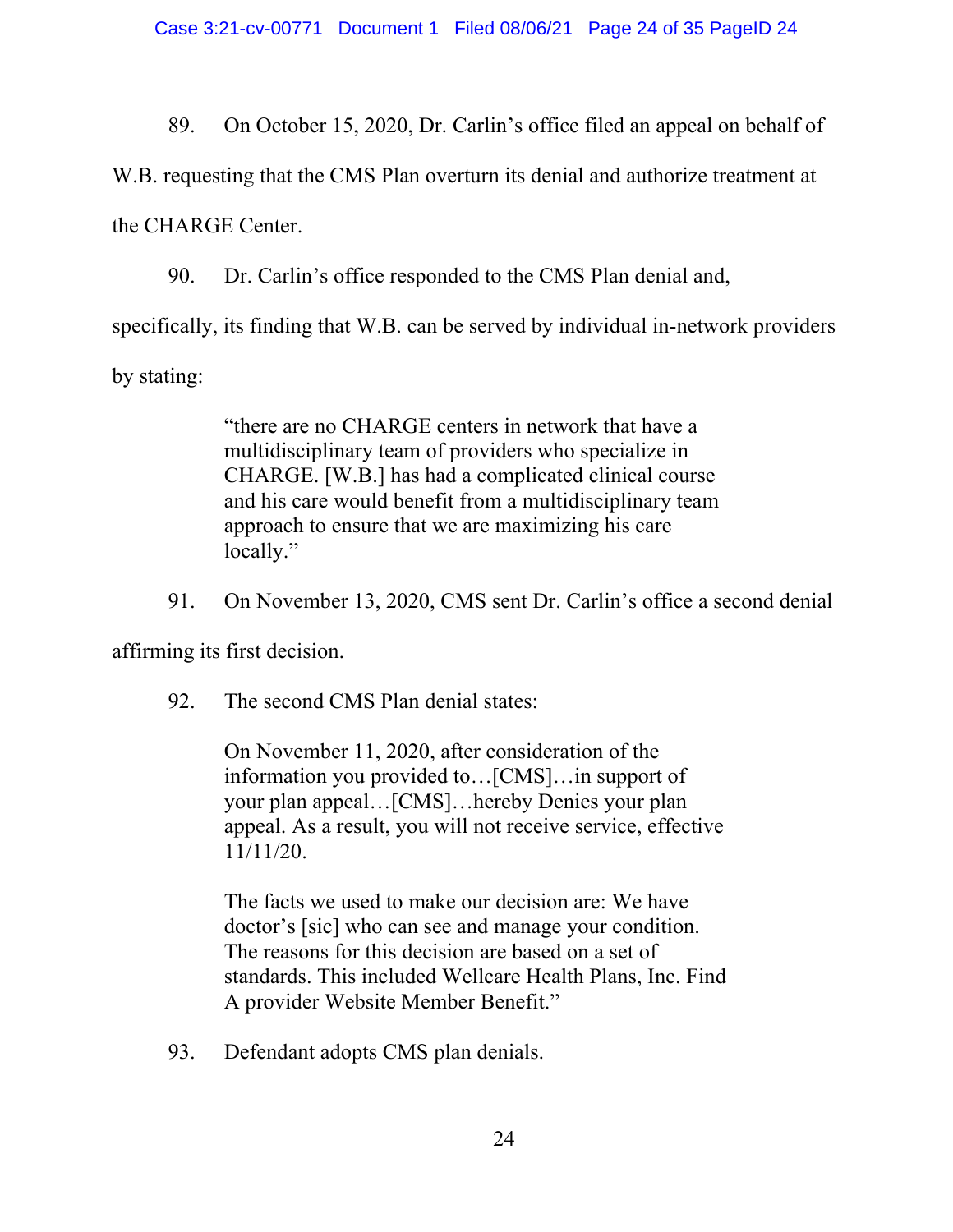94. The CMS Plan denied W.B.'s request on the basis that treatment at the CHARGE Center was not "the level of service that can be safely furnished, and for which no equally effective and more conservative or less costly treatment is available statewide."

95. In evaluating W.B.'s request under Defendant's standard, and specifically whether treatment with in-network providers is "equally effective," the CMS Plan did not consider Dr. Carlin's opinion that specialists in-network with the CMS plan were insufficient to meet W.B.'s treatment needs because they do not have expertise in CHARGE.

96. The CMS plan did not explain why the services it offers are equally effective to treatment at the CHARGE Center or how those services would correct or ameliorate W.B.'s documented healthcare needs.

97. The CMS Plan also denied W.B.'s request under Defendant's medical necessity standard requiring that the service "must be furnished in a manner not primarily intended for the convenience of the recipient, caretaker, or provider."

98. Rather than acknowledge the ample evidence presented by Dr. Carlin justifying W.B.'s need for specialized treatment at the CHARGE Center, which is not convenient for anyone, and explaining why, in the opinion of the CMS Plan, the requested treatment would not correct or ameliorate W.B.'s condition, the CMS Plan relied on Defendant's medical necessity standard to deny the request.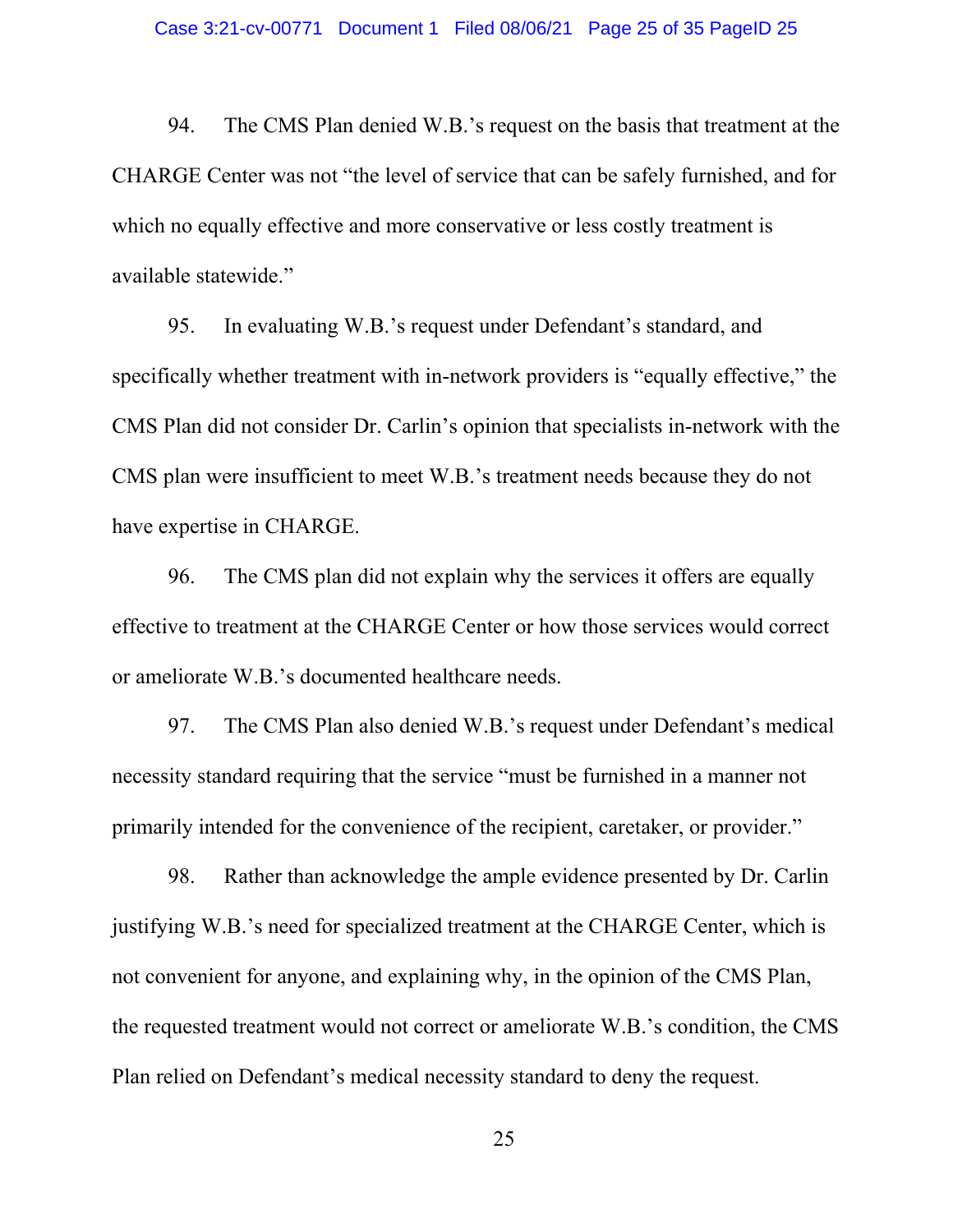99. In its denials to W.B., the CMS Plan did not use or reference EPSDT or its "correct or ameliorate" standard to evaluate W.B.'s request.

100. By failing to evaluate W.B.'s request for coverage under the EPSDT standard, Defendant fails to discharge its duty under federal Medicaid law to provide all benefits or services for Medicaid beneficiaries under age 21 that are "necessary to correct or ameliorate defects and physical and mental illnesses and conditions…."

101. Defendant continues to deny W.B.'s requests for Medicaid to provide treatment at the CHARGE Center as prescribed by his treating professionals.

## **B. Plaintiff A.W.**

102. Plaintiff A.W. (11 years old) lives in her family home in Jacksonville, Florida with her mother, Brittany C., her father Antonio W., and her sibling, A.W. (7 years old).

103. A.W. (11 years old) was born premature at 24 weeks of gestation and is a medically complex child. A.W. is diagnosed with quadriplegic cerebral palsy, global developmental delay, muscle spasticity, partial epilepsy with impairment of consciousness, neuromuscular scoliosis, cortical visual impairment, spastic hip dislocation, dysphagia causing pulmonary aspiration with swallowing (difficult or improper swallowing that leads to the inhalation of foreign material into the lower airway), obstructive sleep apnea syndrome, and gastroesophageal reflux disease.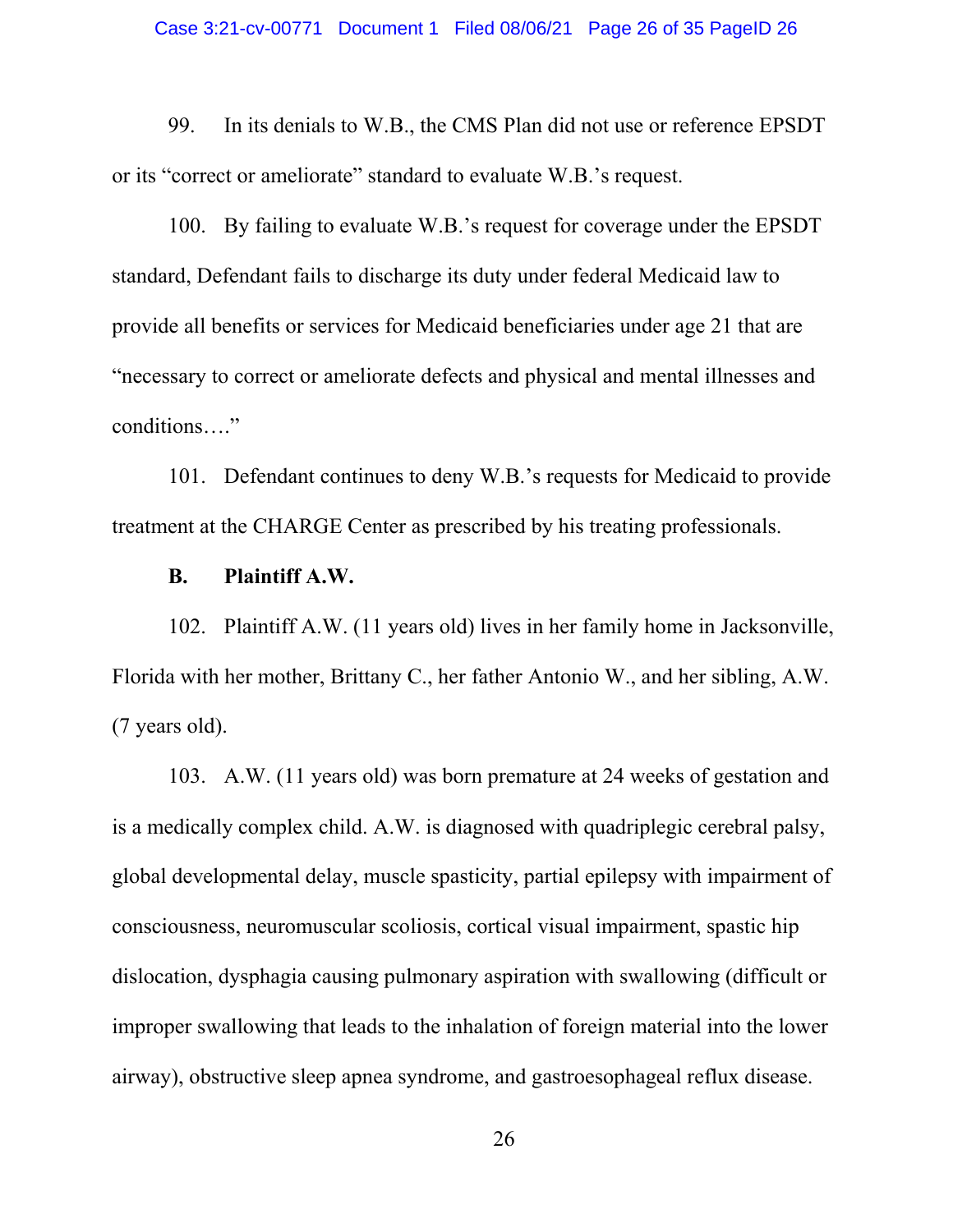104. A.W. is non-verbal, is incontinent of bowel and bladder, is nonambulatory and requires either a two-person lift or a Hoyer lift (medical equipment that assists a caregiver in transfers). A.W. uses a wheelchair for all mobility purposes.

105. A.W. uses a g-tube for administration of nutrition and medication. The g-tube has extended tubing. Her g-tube feeding schedule includes enteral feeds continuously at night.

106. A.W. is a high risk for falling out of bed. A.W.'s developmental delay means that she does not understand how to protect herself from falls. Due to her inability to ambulate, she cannot physically protect herself from falls.

107. A.W. has previously fallen out of bed. As recently as May 6, 2021, A.W. fell out of bed and was found hanging by her foot with her face pressed up against the wall.

108. A.W.'s treating physician is Dr. Stephanie Carlin.

109. Dr. Carlin prescribed for A.W. a specialty medical bed, which is a piece of medical equipment.

110. The specialty medical bed prescribed by Dr. Carlin is called a Dream Series bed.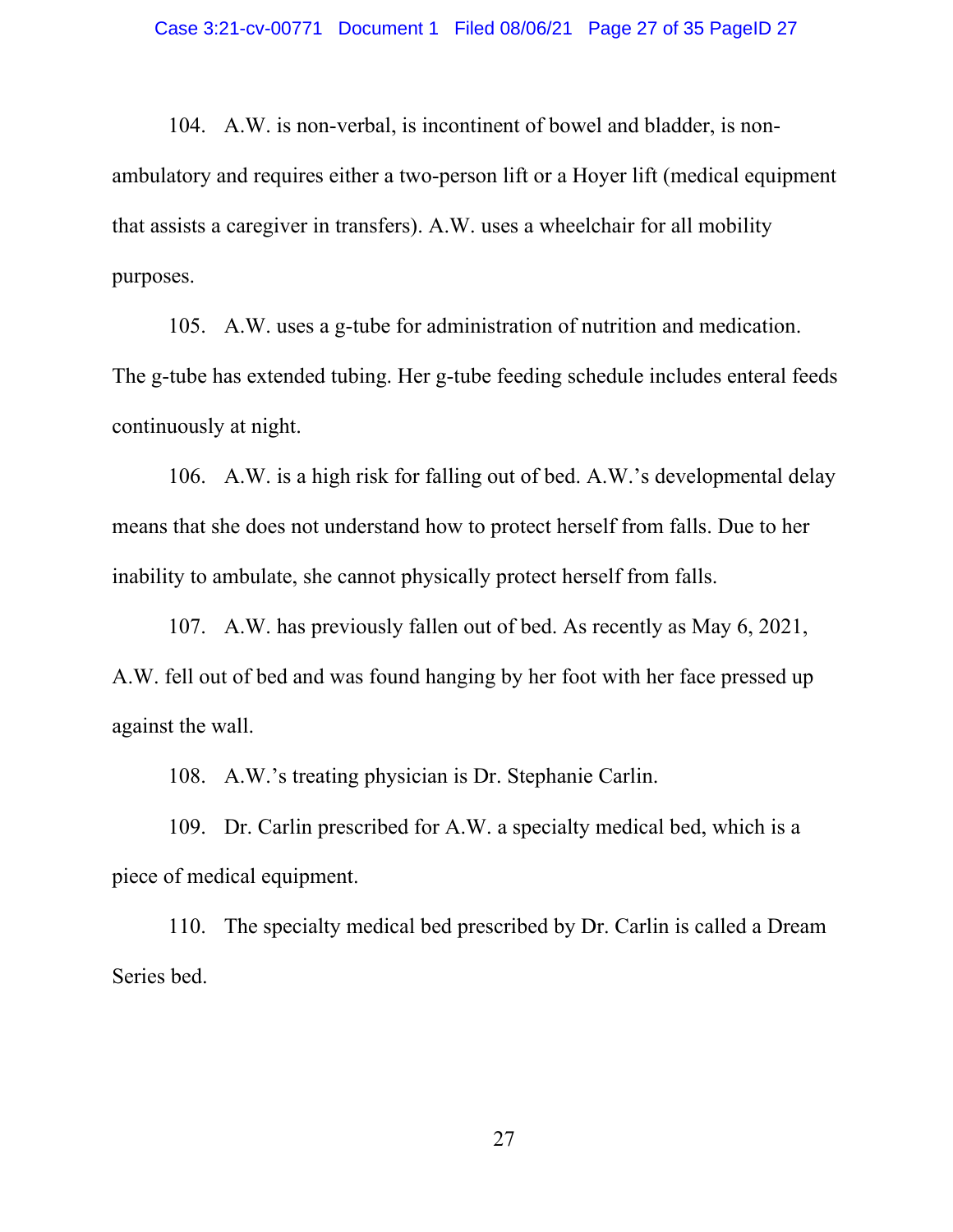111. The Dream Series bed is an enclosed bed with a manual adjustable head, an IV pole, and access ports built into the foot and headboards for routing of medical tubing.

112. The bed is built with an unbroken perimeter between the supportive mattress and the frame to reduce gaps and openings that lead to entrapment. The bed was specifically designed to eliminate the risk of entrapment posed by a traditional hospital bed.

113. The bed's enclosure door can be operated with one hand maximizing caregiver access.

114. A.W.'s scoliosis requires a supportive mattress and bedframe that will alleviate pressure along her spine. The Dream Series bed has the supportive mattress and frame that A.W.'s condition requires, while a hospital bed does not.

115. A.W.'s seizures and extreme spasticity can cause her to fall out of bed involuntarily or become entrapped between the frame of a traditional hospital bed and its mattress or within the opening of a hospital bed's siderails. She is unable to free herself if she becomes entrapped and she cannot call out for help. The Dream Series bed's unbroken perimeter, which minimizes gaps between the frame and enclosure, prevents A.W. from falling out and from becoming entrapped.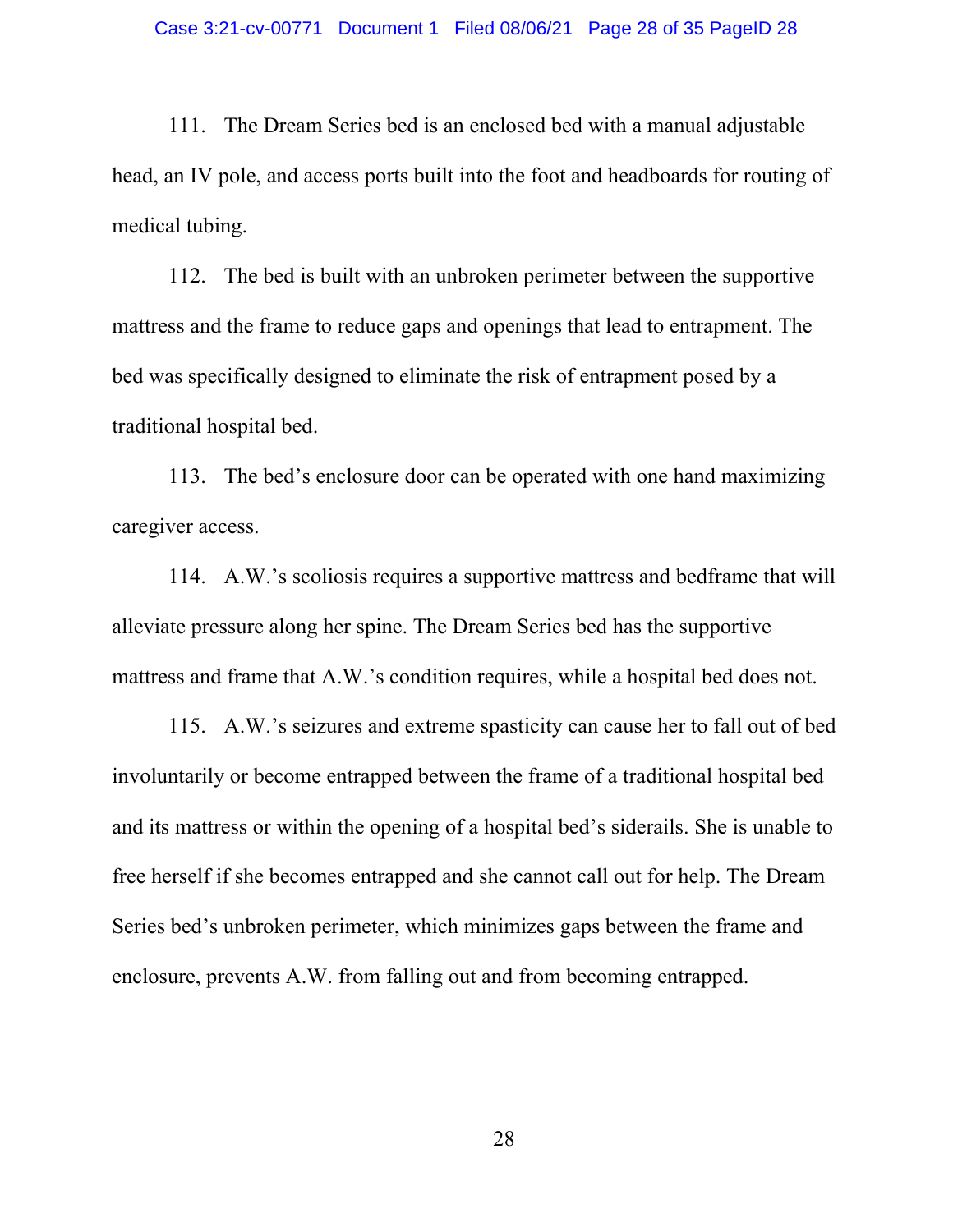116. A.W.'s various health conditions create a risk for aspiration, chronic coughing, recurrent pneumonia, and choking. The adjustable head of the Dream Series bed will alleviate her symptoms and minimize her risk for aspiration.

117. A.W. relies on caregivers to physically assist with all activities of daily living, including toileting and transferring. The Dream Series bed is designed so the high sides (which prevent falls) can be raised and lowered, and the doors can be unlatched or secured with minimal effort. This ensures that A.W.'s caregivers can always access her quickly.

118. A.W.'s g-tube has previously been found with the tubing wrapped around her neck, a concern that is heightened by the fact that A.W. uses her g-tube for continuous enteral feeds at night. If the g-tube becomes wrapped around A.W.'s neck, she is unable to free herself and she cannot call for help. The Dream Series bed is designed with a special outlet to route the extension tubing, thereby mitigating this danger.

119. On February 24, 2020, eQHealth, acting on behalf of Defendant, issued a notice to A.W. that denied coverage of the Dream Series bed prescribed by Dr. Carlin.

120. The February  $24<sup>th</sup>$  notice states:

The request for service is denied in whole or in part because they [sic] are not medically necessary as defined in Rule 59G-1.010(166), Florida Administrative Code.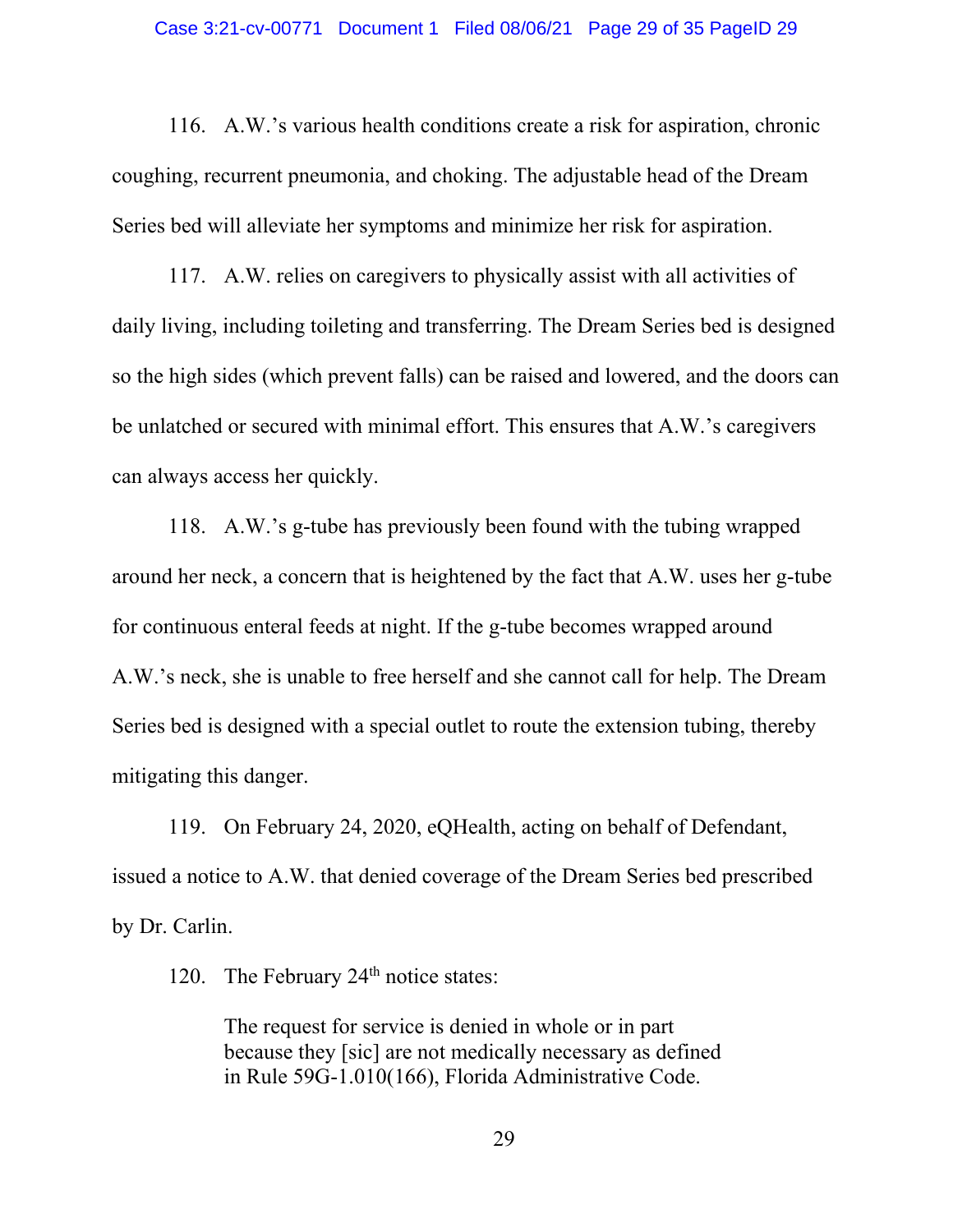Specifically, the requested services are not medically necessary under the following standards:

Individualized, specific, and consistent with the symptoms or confirmed diagnosis of the illness or injury under treatment, and not in excess of the patient's needs.

121. The February  $24<sup>th</sup>$  denial further states that:

The clinical information provided does not support Medicaid's medical necessity definition. The patient is a 10 year old with CP who is non-ambulatory, non-verbal, and has GT and the request is for a specialty bed. The request is excessive because a hospital bed should suffice. A specialy [sic] bed was previously denied last November.

122. On March 2, 2020, A.W.'s mother requested an administrative fair

hearing to challenge eOHealth's February 24<sup>th</sup> denial of the specialty bed for A.W.

123. On May 6, 2020, an AHCA hearing officer issued a final order, which upheld eQHealth's denial and found that a specialty bed is not medically necessary for A.W.

124. In the "Conclusions of Law" section of AHCA's final order, the

hearing officer relies on the medical necessity standards in Fla. Admin. Code R. 59G-1.010 to affirm eQHealth's denial, concluding that "Petitioner did not show that a specialty bed is individualized, specific, and consistent with the symptoms or confirmed diagnosis of the illness or injury under treatment, and not in excess of the Petitioner's needs."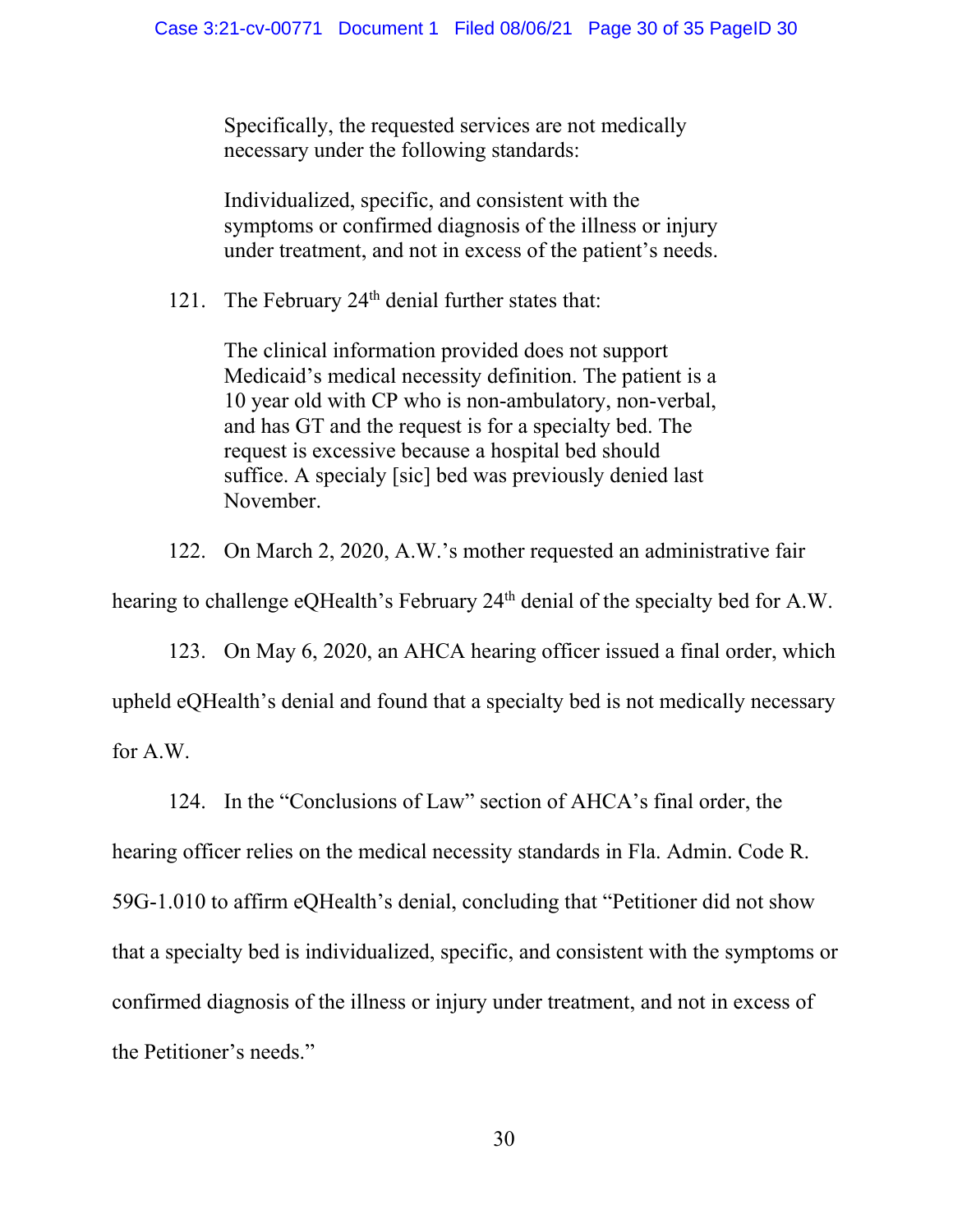125. AHCA's hearing order adopts the opinion of eQHealth's medical director, Dr. Rakesh Mittal, finding that a traditional "hospital bed is sufficient to meet A.W.'s needs because it is height adjustable, inclines, has stable rails, and can be used with thick foam padding to protect [A.W.]"

126. The hearing officer did not address Dr. Carlin's concerns about why a traditional bed was insufficient to meet A.W.'s needs, *e.g.*, that A.W. risks becoming entrapped between the mattress and side rails of a hospital due to her spasticity and seizures.

127. In contrast, EPSDT requires that some deference be accorded to the treating physician's opinion and, where there is a disagreement, the final decision should be based on the evidence. The hearing officer, however, did not consider the evidence of Dr. Carlin's testimony or otherwise accord her opinion deference.

128. The hearing officer's opinion does not discuss whether the foam padding used with a traditional medical bed is an equally effective alternative to the supportive mattress used with A.W.'s requested specialty medical bed. In contrast, EPSDT requires that the state evaluate whether a less expensive service, like a hospital bed, is equally effective to the requested service. *Id.*

129. Because the hearing officer relied on Defendant's medical necessity standard to evaluate the Medicaid coverage for A.W.'s requested benefit – rather than evaluate the coverage under the EPSDT standard – Defendant denied A.W.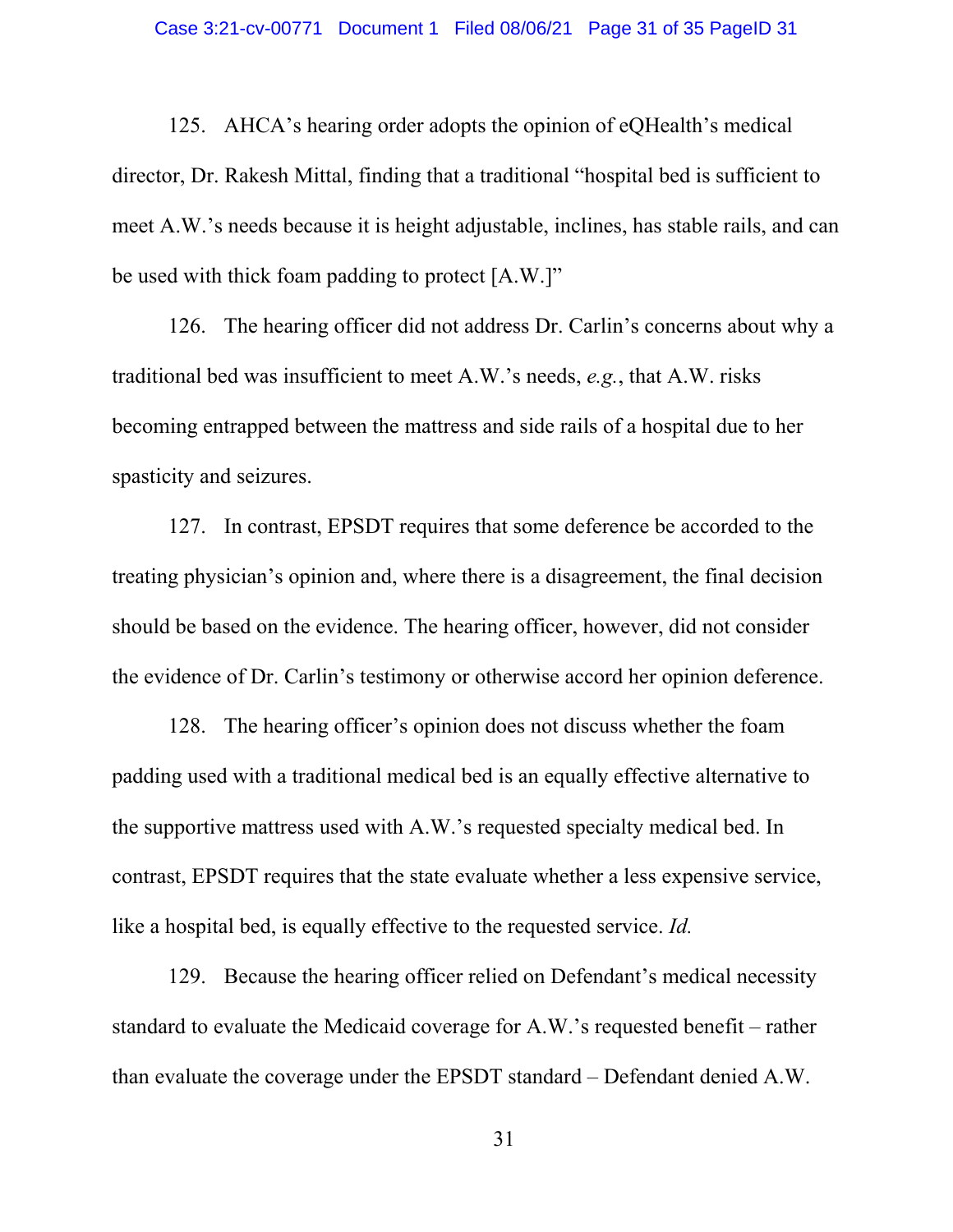#### Case 3:21-cv-00771 Document 1 Filed 08/06/21 Page 32 of 35 PageID 32

the care and treatment necessary to correct or ameliorate her conditions in violation of federal Medicaid law.

130. By failing to evaluate A.W.'s request for coverage under the EPSDT standard, Defendant fails to discharge its duty under federal Medicaid law to provide all benefits or services for Medicaid beneficiaries under age 21 that are "necessary to correct or ameliorate defects and physical and mental illnesses and conditions…."

131. Defendant continues to deny A.W.'s requests for Medicaid to provide a specialty medical bed as prescribed by her treating professionals.

# **VII. CAUSE OF ACTION: Violation of the Medicaid Early and Periodic Screening, Diagnostic and Treatment Provisions**

132. Plaintiffs incorporate and re-allege paragraphs 1 through 131 as if fully set forth herein.

133. In violation of the EPSDT provisions of the Medicaid Act, 42 U.S.C. §§ 1396a(a)(10)(A), 1396d(a)(4)(B), 1396a(a)(43)(C), and 1396d(r)(5), the Defendant is failing to decide requests for medical services on behalf of Plaintiffs and all other similarly situated Florida Medicaid beneficiaries under the age of 21 in accordance with the Medicaid Act's EPSDT "correct or ameliorate" standard and to provide Plaintiffs and all other similarly situated Florida Medicaid beneficiaries under the age of 21 with services and benefits necessary to correct or ameliorate their health conditions.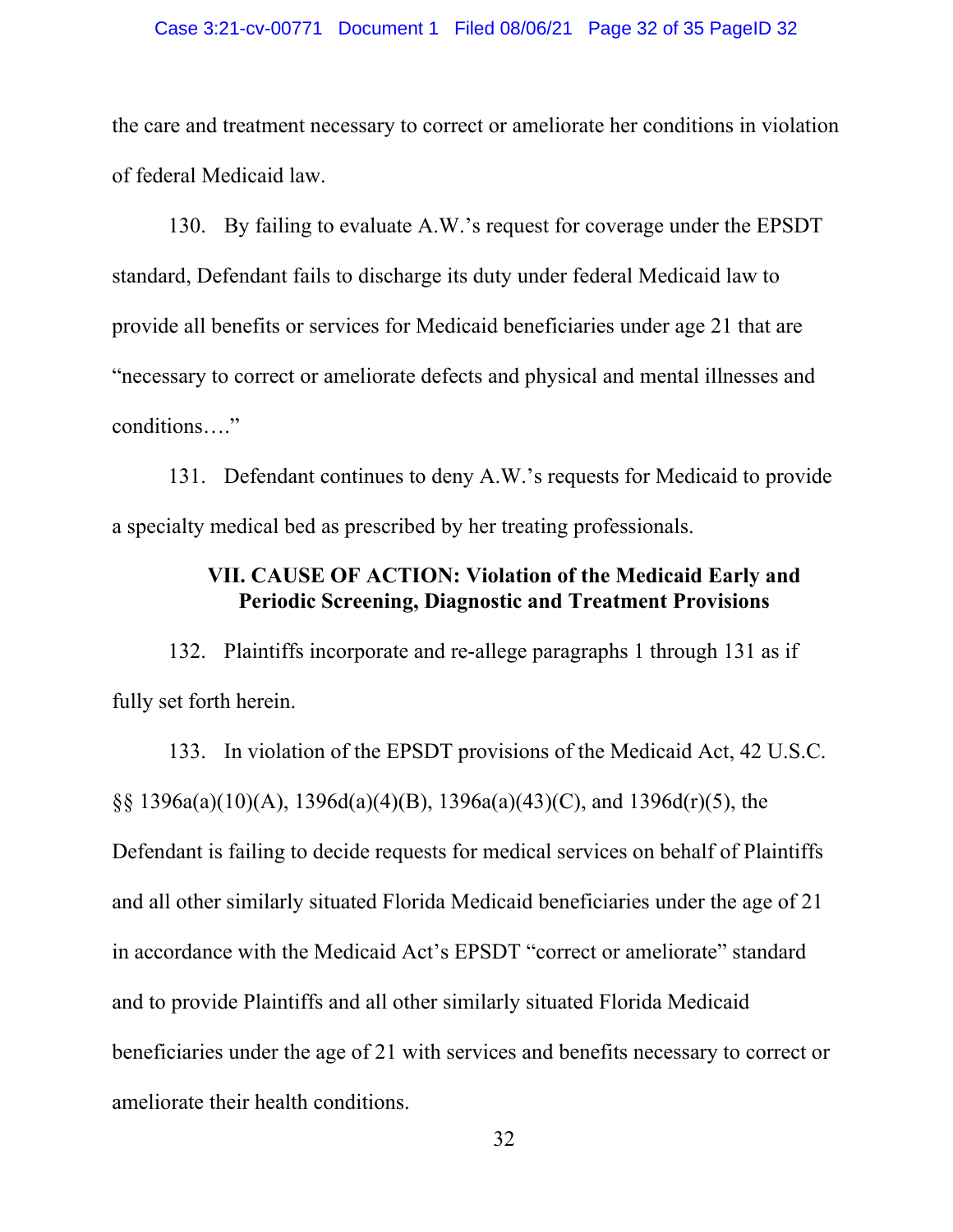## **VIII. REQUEST FOR RELIEF**

## **WHEREFORE,** Plaintiffs respectfully request that this Court:

- A. Certify this action as a class action pursuant to Fed. R. Civ. P. 23;
- B. Issue a declaratory judgment pursuant to 28 U.S.C. § 2201 and Fed. R. Civ. P. 57 that Defendant's application of its medical necessity standard set forth in Fla. Admin. Code R. 59G-1.010 to beneficiaries under 21 violates the EPSDT requirements in federal Medicaid law;
- C. Grant a preliminary and permanent injunction directing Defendant to evaluate Medicaid coverage for W.B. and A.W.'s requested services under a standard of medical necessity that comports with federal Medicaid law and prohibit Defendant from denying the medically necessary services;
- D. Grant a permanent injunction directing Defendant to:
	- 1) Cease applying its standard of medical necessity under Fla. Admin. Code R. 59G-1.010 for named Plaintiffs and all Medicaid beneficiaries under age 21; and
	- 2) Adopt a medical necessity standard for beneficiaries under age 21 that comports with federal Medicaid law.
- E. Retain jurisdiction over this action to ensure Defendants' compliance with the mandates of the Court's Orders;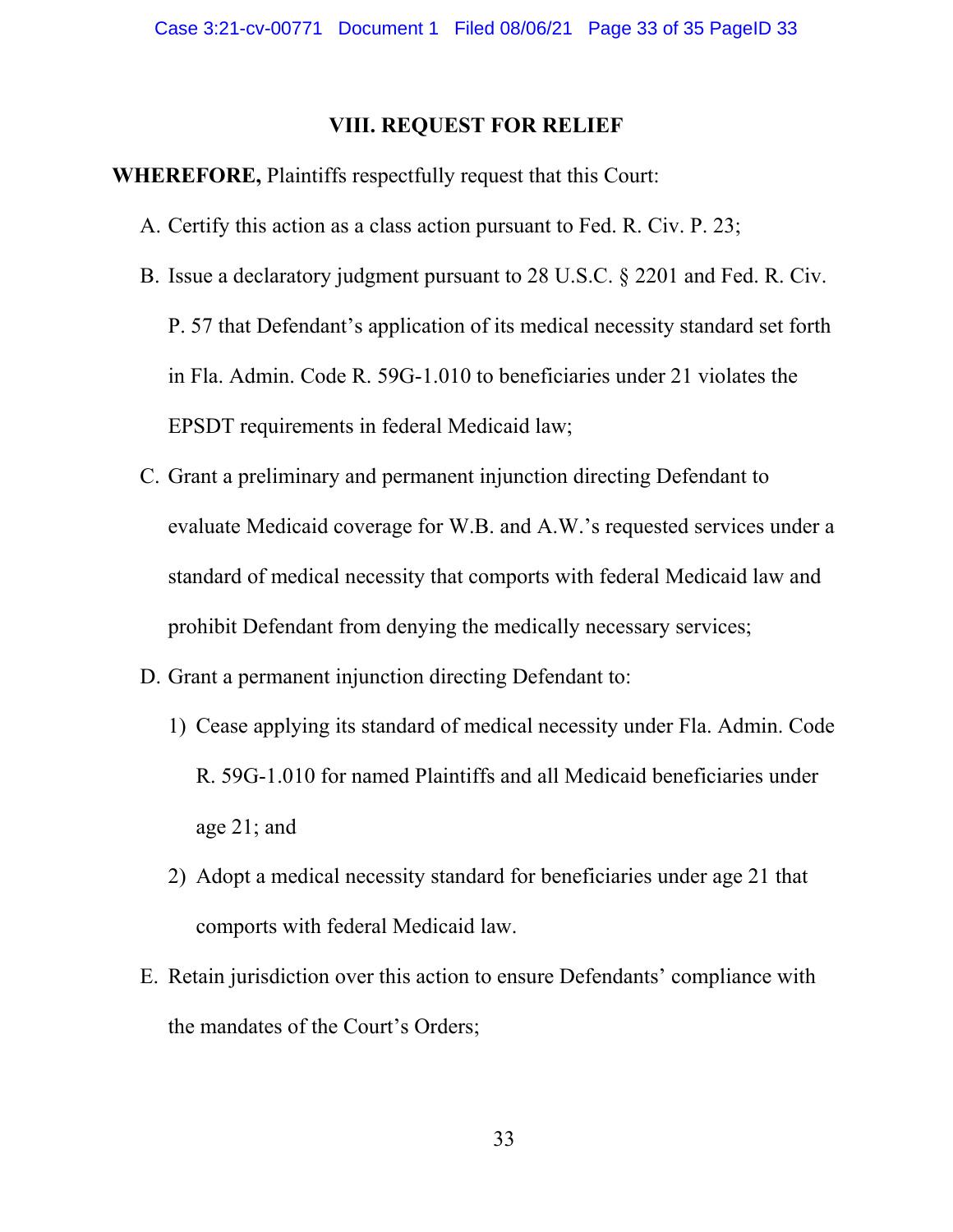- F. Award to Plaintiff the costs and reasonable attorney fees pursuant to 42 U.S.C. § 1988; and,
- G. Order such other relief as this Court deems just and equitable.

Respectfully submitted this 6th day of August 2021.

Plaintiffs by their Attorneys,

*/s/ Katy DeBriere*  Katherine DeBriere Lead Counsel

Fla. Bar No.: 58506 Florida Health Justice Project 126 W. Adams Street Jacksonville, FL 32202 Telephone: (904) 356-8371, ext. 333 Facsimile: (904) 356-8780 debriere@floridahealthjustice.org

Joshua H. Norris\* Georgia Bar No. 545854 **Law Office of Joshua H. Norris, LLC** One West Court Square, Suite 750 Decatur, Georgia 30030 Telephone: (404)867-6188 Facsimile:(404) 393-9680 [josh.norris@childrenshealthlaw.org](mailto:josh.norris@childrenshealthlaw.org)

Sarah Somers\* NC Bar No.: 33165 Miriam D. Heard\* NC Bar No.: 39747 **National Health Law Program** North Carolina Office 1512 E. Franklin St., Ste. 110